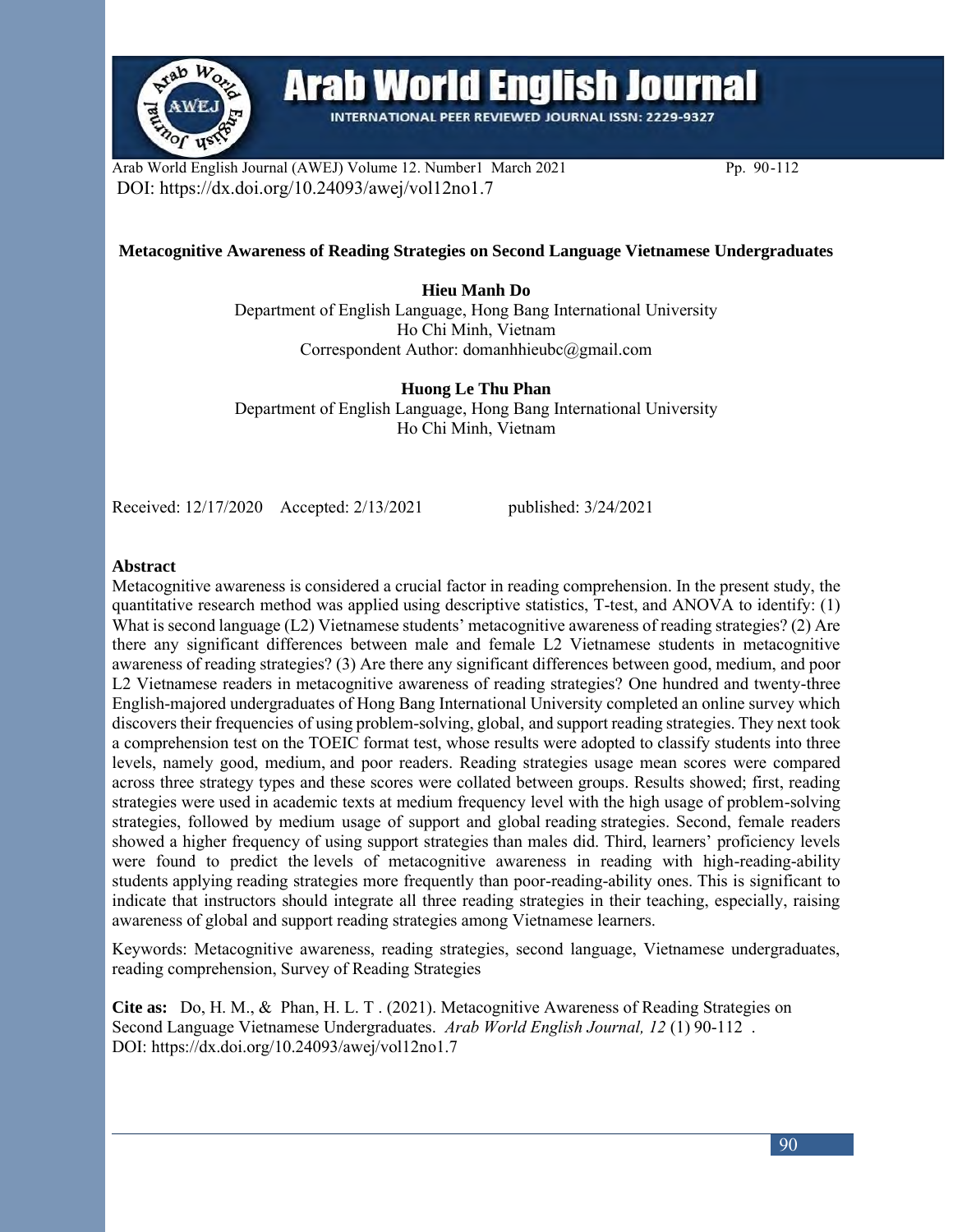#### **Introduction**

Reading is "an interactive cognitive process" (Yüksel & Yüksel, 2012, p.894), including planned steps taken to make sense of what to read (Sheorey & Baboczky, 2008). Successful readers usually use different strategies while reading, such as using their knowledge or reading carefully to understand the written materials (Sheorey & Mokhtari, 2001). Besides, reading strategies are one of the effective solutions for poor readers to improve their reading comprehension and aid them to become strategic readers (Meniado, 2016; Temur & Bahar, 2011). In other words, reading strategies play a vital role in academic contexts and reading comprehension. Thus, educating metacognitive strategies might lead to an enhancement in reading comprehension as reading strategies are used by readers' metacognitive awareness (Temur & Bahar, 2011).

Considering the importance of metacognitive awareness of reading strategies (MARS) in accelerating reading comprehension, numerous studies have adapted both original of MARS developed by Mokhtari and Reichard (2002) (e.g., Arrastia, Zayed, & Elnagar, 2016; Fitrisia, Tan, & Yusuf, 2015; Mokhtari, Dimitrov, & Reichard, 2018; Pammu, Amir, & Maasum, 2014; Wu, Valcke, & Van Keer, 2012) and a second version of Mokhtari and Sheorey (2002) like Temur and Bahar (2011) to investigate students' awareness of reading strategies. These studies showed that among three factors of reading strategies, problem-solving strategies were utilized more frequently than global and supporting reading strategies. Moreover, they concluded that reading strategies and reading comprehension are closely related.

However, it is worth considering that individual's awareness of applying reading strategies might be varied across languages (Arrastia et al., 2016). Similarly, other factors, including proficiency levels, learners, genders, and educational background might also affect students' awareness of reading strategies (Mokhtari et al., 2018). In terms of research instrument, the threefactor model of MARSI (used for L1 learners) and Survey of Reading Strategies - SORS (used for ESL learners) are reasonable to adapt to investigate learners' metacognitive awareness of reading strategies (Mokhtari & Reichard, 2002; Wu et al., 2012). According to this knowledge, therefore, the present study aims to address how often Vietnamese undergraduates apply different types of reading strategies in academic texts by adapting the SORS developed by Mokhtari and Sheorey (2002). Thus, it is hoped that the findings could be useful to ESL/EFL instructors when they design reading course syllabus for L2 learners to develop the habit of using reading strategies, especially for EFL Vietnamese students. Three research questions guided this study:

1. What is L2 Vietnamese students' metacognitive awareness of reading strategies?

 2. Are there any significant differences between male and female L2 Vietnamese students in metacognitive awareness of reading strategies?

3. Are there any significant differences between good, medium, and poor L2 Vietnamese readers in metacognitive awareness of reading strategies?

## **Literature Review**

## *Metacognitive Awareness*

According to Flavell (1976), metacognition refers "to one' knowledge concerning one' own cognitive processes and products or anything related to them" (p.232). To be specific, it is individuals' awareness of their responsibility to monitor, regulate, and control their learning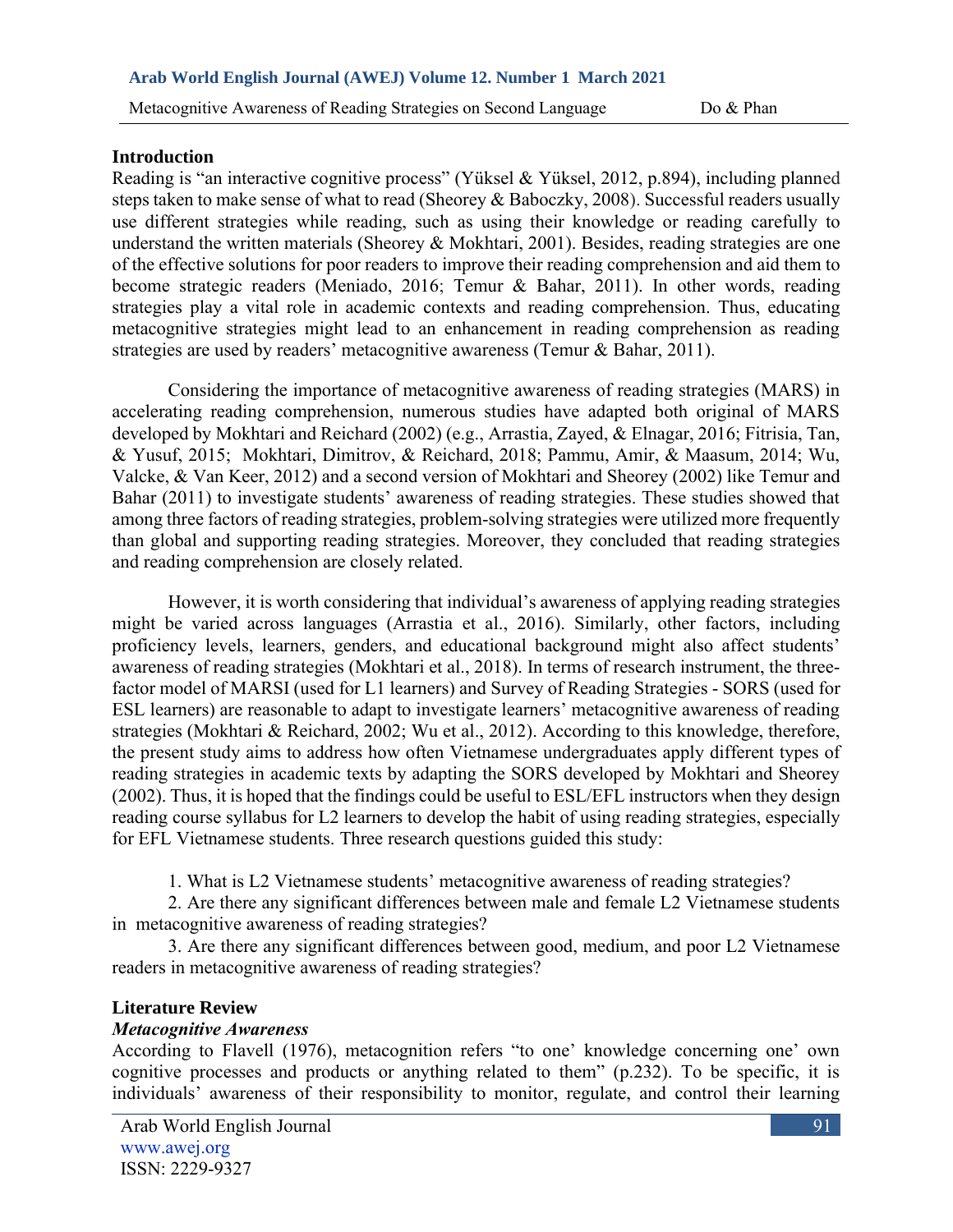Metacognitive Awareness of Reading Strategies on Second Language Do & Phan

activities (Livingston, 1997; Wilson, 1998; Wu et al., 2012). Accordingly, learners manage their learning process, plan their thinking before finishing the task, control, and regulate their thinking by making arrangements (Scott, 2008). Thus, metacognition is essential to acknowledge how the task is accomplished (Schraw, 2001).

There are three types of metacognitive awareness, namely declarative, procedural, and conditional knowledge (Brown, 1987; Jacobs & Paris, 1987; Schraw & Moshman, 1995). Based on the definitions of Schraw (2001), declarative knowledge is to know about things and factors affecting an individual's performance, for example, learners know about their memory. Procedural knowledge is defined as to know how to do things. A good example is that learners apply different strategies to deal with problems like looking up unfamiliar vocabulary during their reading process. Finally, conditional knowledge is to know why and what strategies are chosen to use.

To sum up, metacognitive awareness entails knowledge of what strategies to use, how to manage the comprehension, and which appropriate strategies are necessary for the task (Auerbach & Paxton, 1997).

## *Reading Strategies*

Rajoo and Selvaraj (2020) defined reading strategies as "how readers interact with the written texts and how these strategies help to enhance text comprehension which includes mental plans" (p. 1301). The interaction between learners and written texts includes acknowledging the aim for reading, which parts of the text they focus, and how they solve problems to understand the text while reading (Block, 1986). To be specific, Iwai (2011) emphasized three important processes of reading strategies: planning, monitoring, and evaluating strategies. Planning strategies are used before reading like previewing the text. By looking at pictures and headings, readers could guess the meaning of the reading text. During the reading process, readers could use monitoring strategies such as checking unfamiliar words or choosing which reading parts to pay attention. After reading, learners might ask themselves about knowledge they gain from the reading and they might use the information from the text in other situations.

It can be recognized that reading strategies take more time for readers; however, these aforementioned processes may assist them perform effectively in their reading comprehension (Yuksel & Yuksel, 2012). Being aware of these processes is defined as metacognitive awareness of reading strategies, so learners should practice these strategies regularly and it gradually becomes a natural part of their reading (McNamara, 2007).

## *Survey of Reading Strategies (SORS)*

Based on the relationship between metacognitive awareness of reading strategies and reading comprehension, we found that the content of Metacognitive Awareness of Reading Strategies Inventory (MARSI) Version 1.0 developed by Mokhtari and Reichard (2002) supports three learning activities (monitoring, regulating, and controlling) mentioned by Livingston (1997) and Wilson (1998). Nevertheless, MARSI was "originally designed for students who are native English speakers, it was inappropriate for use with non-native speakers" (Mokhtari & Sheorey, 2002, p. 3). Thus, the Survey of Reading Strategies (SORS) was developed by Mokhtari and Sheorey (2002) which is more suitable for ESL learners. This instrument is helpful for ESL/EFL students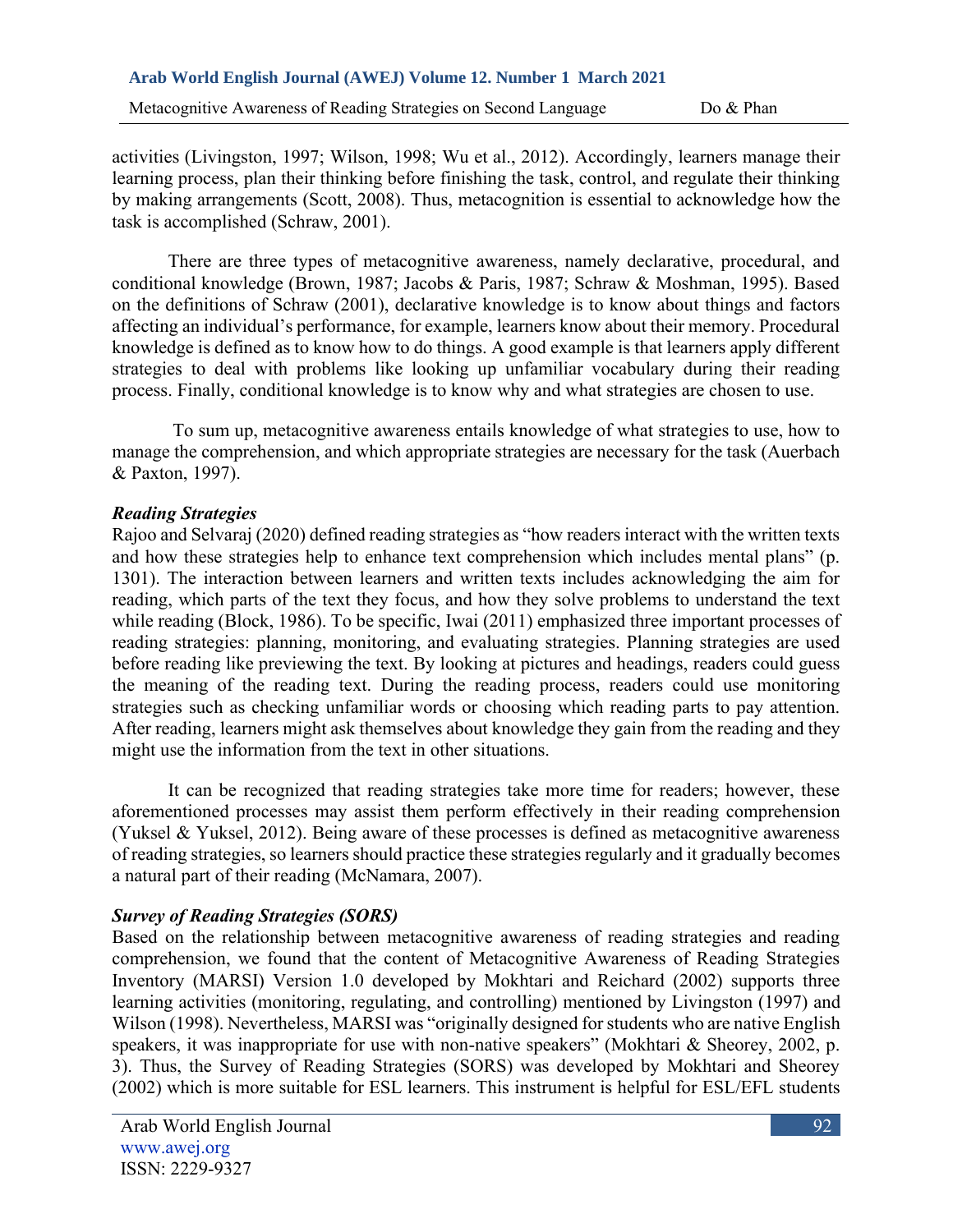Metacognitive Awareness of Reading Strategies on Second Language Do & Phan

to discover their reading strengths and weaknesses. In particular, there are three factors of metacognitive awareness consisting of Global Reading Strategies (GLOB), Problem Solving Strategies (PROB), and Support Reading Strategies (SUP). GLOB contains 13 items that refer to techniques that learners manage their reading (e.g., having a purpose in mind when reading or deciding what to read and what to ignore). PROB comprises eight items regarding actions used while reading (e.g., reading slowly to make sure what reading or paying closer attention to what reading). SUP contains nine items related to tools that students can use to better comprehend the reading text (e.g., translating from English into native language or paraphrasing to better understand what reading). The detail of these three main categories of SORS is presented in Appendix B.

### *Studies Related to Metacognitive Awareness of Reading Strategies*

As mentioned above, the first and second versions of the MARSI and SORS were adapted by numerous researchers. There are four highlighted issues related to MARSI and SORS raised from these studies. First, students' proficiency is one of the key factors affecting students' metacognitive awareness of reading strategies **(**Mokhtari & Sheorey, 2002). Second, female learners used more reading strategies than male learners did (Arrastia et al., 2016; Mokhtari & Sheorey, 2002; Temur & Bahar, 2011). Third, problem-solving strategies were the most popular strategies among three types, compared to global and supporting strategies (Pammu et al., 2014; Fitrisia et al., 2015; Temur & Bahar, 2011; Yüksel & Yüksel, 2012). Finally, there was a close relationship between metacognitive awareness of reading strategies and reading comprehension ability, which should go hand in hand (Fitrisia et al., 2015; Wu et al., 2012). To be specific, the following section reviews these studies from the earliest to most recent.

Mokhtari and Sheorey (2002) carried out SORS on 152 ESL and 150 L1 US learners from high school, college, and university with the purpose of raising students' awareness of reading strategies. The study found that low-ability students seemed to have lower levels of awareness than those of high-ability. Thus, students who had low metacognitive awareness usually had difficulties in terms of reading materials, for instance, they felt that they struggled with unfamiliar words from the text. As for gender, American female students used reading strategies more frequently than male students.

Temur and Bahar (2011) investigated Turkish university students' metacognitive awareness strategies. All participants are freshmen studying English Language Education. The finding showed that gender was one of the key elements that affected students' reading strategies. In fact, female students' scores were higher than males' in all three categories of reading strategies, which is in line with Mokhtari and Sheorey's (2002) finding. In terms of three factors of reading strategies, Turkish students used problem strategies most frequently, followed by global and supporting strategies. Similarly, Yüksel and Yüksel (2012) found the same preference in applying three reading strategies by 16 EFL undergraduate Turkish students. It can be concluded that Turkish students had high awareness of reading strategies, especially they often utilized problemsolving strategies to solve reading comprehension problems.

In another context, Wu et al. (2012) validated the metacognitive awareness of reading strategies inventory on 2119 high school Chinese students. There are two main results figured out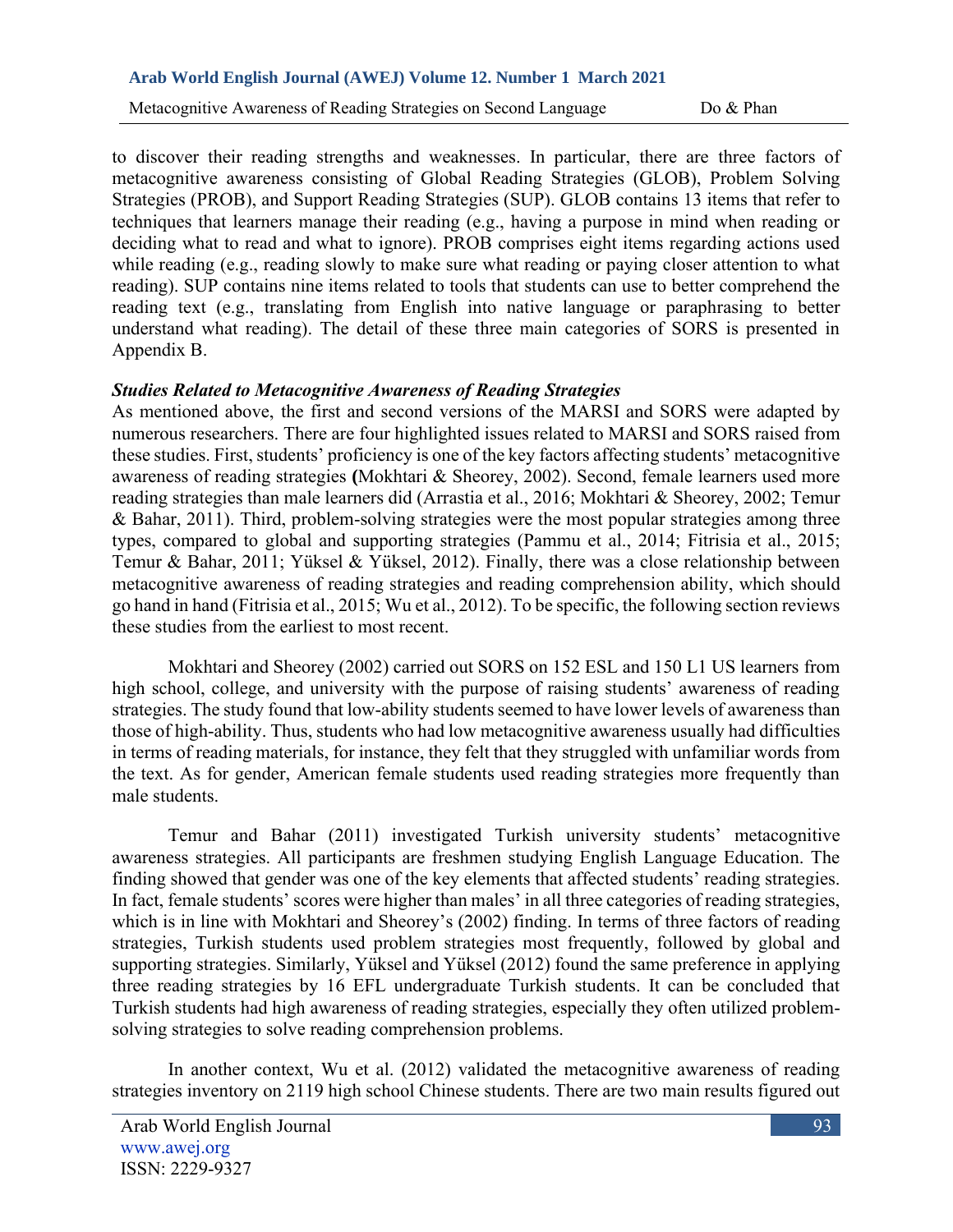Metacognitive Awareness of Reading Strategies on Second Language Do & Phan

by the researchers. First, students monitored and controlled their reading strategies in reading comprehension. Second, metacognitive awareness of reading strategies of Chinese students and reading comprehension ability were closely correlated. It means that understanding and using the three terms of reading strategies frequently benefit students' reading performance. Thus, students are encouraged to apply all these groups of strategies to perform well in their reading.

In Indonesia, Pammu et al. (2014) explored the awareness of reading strategies on 40 low proficiency learners. The results indicated that participants applied the reading strategies in their reading; however, the frequent usage was varied among three types of reading strategies, which was the same as Temur and Bahar's (2011) and Yüksel and Yüksel' s (2012) findings. For problem-solving strategies, students usually applied strategy of "reading slowly but carefully to be sure what to read" at high level. In terms of global support strategies, "setting purpose for reading, previewing text, determining what to read, resolving conflicting information, and confirming prediction" were indicated as high-frequency usage group. For support reading strategies, underlining or circling information in the text to help comprehension and using reference materials to improve comprehension were also reported at high level. In the same context, Fitrisia et al. (2015) also found that problem solving strategies were popular than global and support reading strategies.

Regarding the effect of gender on adopting reading strategies, Arrastia et al. (2016) explored 160 males and females L2 Egyptian university students' metacognitive awareness of reading strategies. By applying a series of t-test comparing the mean scores on the three terms of reading strategies, the researchers found that females used strategies more frequently than males did in all three categories, which is consistent with the findings of Mokhtari and Sheorey (2002) and Temur and Bahar (2011).

Last but not least, Mokhtari et al. (2018) invited 1,164 students in grades 6-12 with different groups (Caucasian, Hispanic, & African-Amerian) to participate in their study with the purpose of testing factorial invariance. Accordingly, they found evidence that there is uniformity in students' awareness on reading strategies across gender and ethnic groups. It means that it is possible to use the survey of MARSI to compare between genders and ethnic groups, and across student populations in order to explore students' awareness of reading strategies. Then the researchers encourage future research to apply MARSI to figure out students' level of metacognitive reading strategies.

Based on the above studies, some research gaps are worth noting. First, most studies seemed to focus on high school students (e.g., Mokhtari & Sheorey, 2002; Mokhtari et al., 2018; Wu et al., 2012); and undergraduates in different majors (e.g., Arrastia et al., 2016; Fitrisia et al., 2015; Temur & Bahar, 2011; Yüksel & Yüksel, 2012). Gaining insights into English reading language of L2 Vietnamese learners majoring in English is crucial since it may provide us with closer perspectives regarding obstacles encountered in English reading texts, compared to those reported by other majors and educational levels.

Second, as the suggestions from previous researchers that promoting metacognition starting with building an awareness among students will facilitate academic success, especially it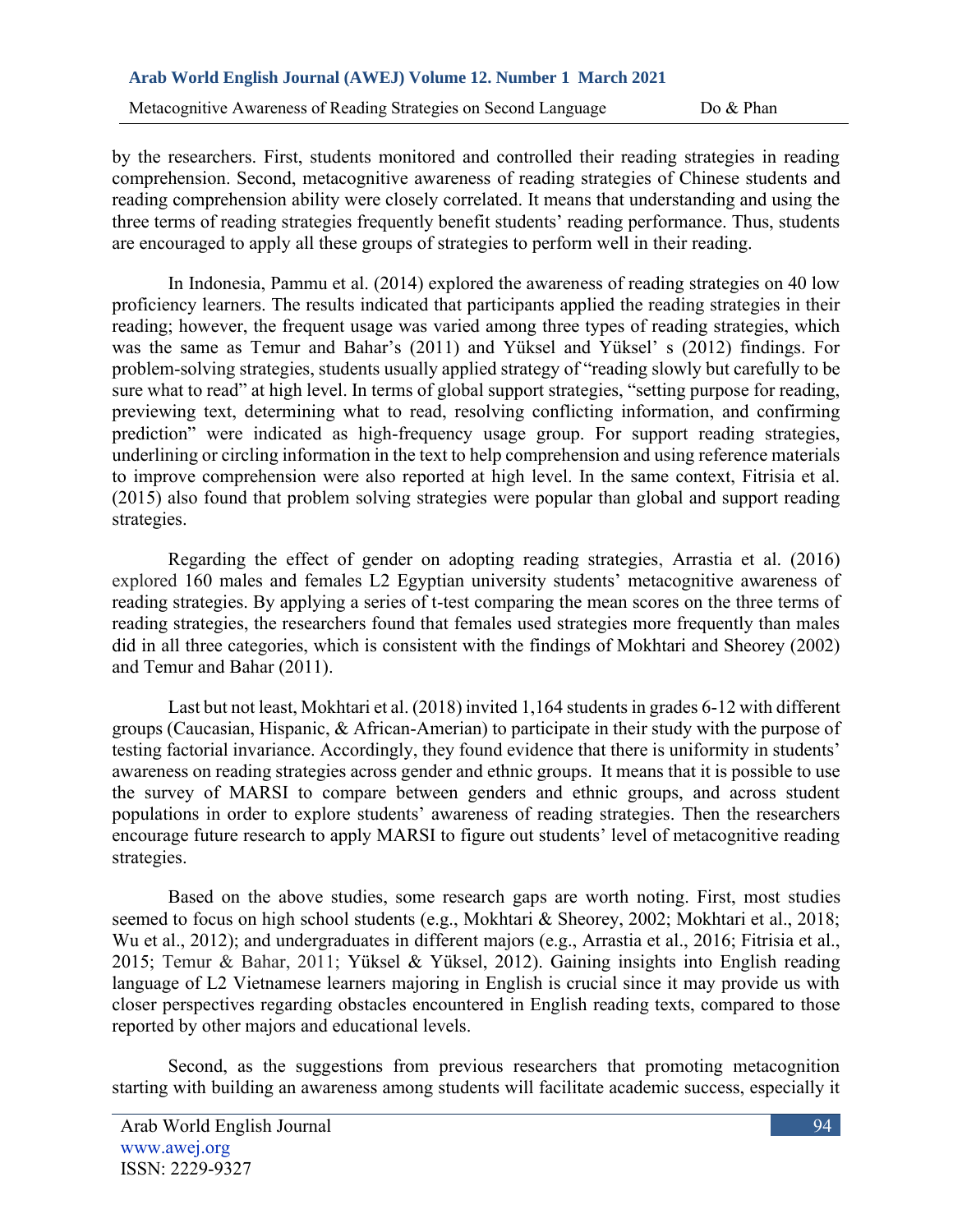is important for learners to be aware of the reading strategies for their reading comprehension (Mokhtari et al., 2018; Schraw, 2001; Yüksel & Yüksel, 2012). Thus, the current study should be carried out to raise the awareness of reading strategies on Vietnamese students to enhance their reading comprehension.

Finally, among the above studies, metacognitive awareness of reading strategies has been conducted in different Asian contexts. However, it has been scarce in Vietnamese context. Thus far, to the best of our knowledge, Nguyen and Trinh (2011) adapted the survey of reading strategies from Mokhrari and Sheorey (2002). They explored metacognitive strategies using by 84 Vietnamese students in grade 11. By applying mixed research methods, the researchers found that students most used problem-solving strategies in academic texts, which means that students are insufficient of global and support reading strategies knowledge. This supports the findings of Fitrisia et al.'s (2015), Pammu et al.'s (2014), Temur and Bahar's (2011), Yüksel and Yüksel's (2012) studies. Besides, there is a strong connection between three reading strategies types and learners' reading comprehension which is in line with the findings of Fitrisia et al.'s (2015) and Wu et al.' s (2012) studies. According to these results, the authors recommended that teachers should put reading strategies into consideration when designing curriculum of reading course and create more activities related to these strategies during class as being suggested by Mokhtari et al. (2018).

Taking into account the context in Vietnam and above research gaps, it is necessary to investigate metacognitive awareness of reading strategies on L2 Vietnamese undergraduates majoring in English language. It is hoped that instructors might design effective curriculum in specific context and situation.

## **Research Methods**

# *Participants*

Convenient sampling was recruited to enter the present study in September 2020, which were 123 EFL Vietnamese undergraduates at Hong Bang International University in Vietnam (41 males and 82 females), aged from 17 to 28 ( $M = 19.18$ ;  $SD = 2.69$ ). Participants were selected based on two criteria. First, their major is Teaching English; in other words, they will be ESL/ EFL teachers in the future. It is necessary to investigate teachers' metacognitive awareness since Arrastia et al. (2016) mentioned that "EFL teachers without metacognitive awareness of their reading strategies may not able to effectively facilitate the development of such strategies among their prospective students" (p.46). Second, first-year students were chosen to join this study because after testing their metacognitive reading strategies, there will be various implications in training them in the following reading courses. For example, teachers might acknowledge their students' reading awareness and adjust a suitable curriculum for their target learners. A vast majority of them reported that they had not got any proficiency certificate (87%) while 16 participants have got International English Language Testing System (IELTS with no more than 6.5) or Key English Test (KET). In terms of reading strategies, 73% of them revealed that they have never been taught. When it comes to self-rating of their reading proficiency based on 5-point Likert scale, they reported a mean of 2.51 (*SD*=1.05).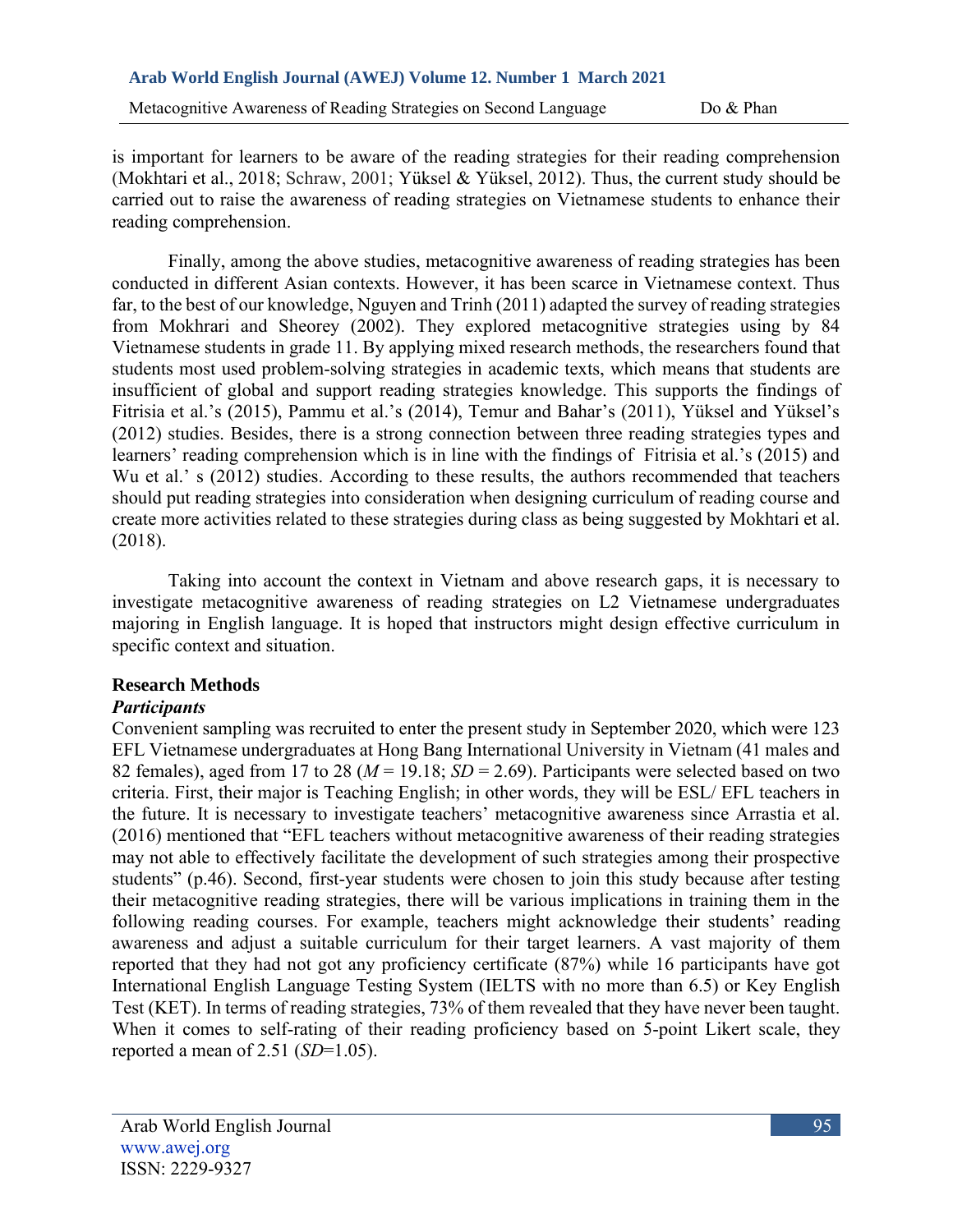### *Materials*

To answer the research questions, a demographic information survey, a metacognitive reading strategies survey, and a reading comprehension test were employed in this study. To elicit basic background information, part one of the survey, including short-answer questions and scaling questions, asks information of age, gender, English certificate, self-rating on reading skill, and whether participants have learned reading strategies (see Appendix A). Part II of the survey consisting of 30 5-point Likert scale questions examines participants' metacognitive awareness of reading strategies. They ask learners to rate how frequently they used three types of reading strategies (global, problem-solving, and supporting strategies). The questionnaire was adapted from Mokhrari and Sheorey (2002) (Appendix B) because it was designed for L2 learners. Based on this purpose of the study, the researchers used this survey as the primary method because a questionnaire is the most suitable tool to measure metacognition and evaluate huge student groups in terms of data collection effectively and reliably (Pintrich & DeGroot, 1990; Tobias & Everson, 1996).

As for the reading comprehension test, there are 50 questions carried out after completing the questionnaire to understand participants' proficiency because "reading difficulties are closely associated with L2 readers' level of proficiency in the target language" (Mokhtari & Sheorey, 2002, p.3). The test is designed based on reading test format of TOEIC because Vietnamese learners at the university level are familiar with this kind of test.

## *Research Procedures*

First, learners were asked to complete the questionnaire on Google form in a lab-based setting with instructors' assistance. Learners have informed the aim of the study and the fact that there were no right or wrong responses in the SORS. They were asked to express their opinions honestly by tick the box of appropriate scale that they used. To ensure the reliability of the survey, the first author showed the questionnaire on the screen and gave the explanation in each part; then students followed the instruction. The first author explained the questions in Vietnamese to make sure that students understood every single question, participants then completed the questionnaire in around 10 to 15 minutes. Second, participants were requested to do the paper comprehension test within 50 minutes under teacher's supervision. After collecting data, incomplete questionnaires were discarded, 123 appropriate questionnaires were coded for analysis.

## *Coding and Analysis*

To examine reading strategy use, mean scores of three types of strategies were calculated, and descriptive statistics were analyzed. The frequency of strategy usage was categorized based on three groups of general language learning strategy proposed by Oxford and Burry-Stock (1995): high (mean of 3.5 or higher), medium (mean of 2.5-3.4), and low (mean of lower than 2.5). These usage levels provided a criterion to compare between different groups. In order to investigate any significant differences between groups based on gender, mean values of each strategies were counted for males and females; an independent sample T-test was then conducted to compare the mean scores of individual strategies and different groups between males and females.

The reading comprehension test was marked in scale of 100 points and the scores were then categorized into three groups. Participants who scored over 70 were grouped into good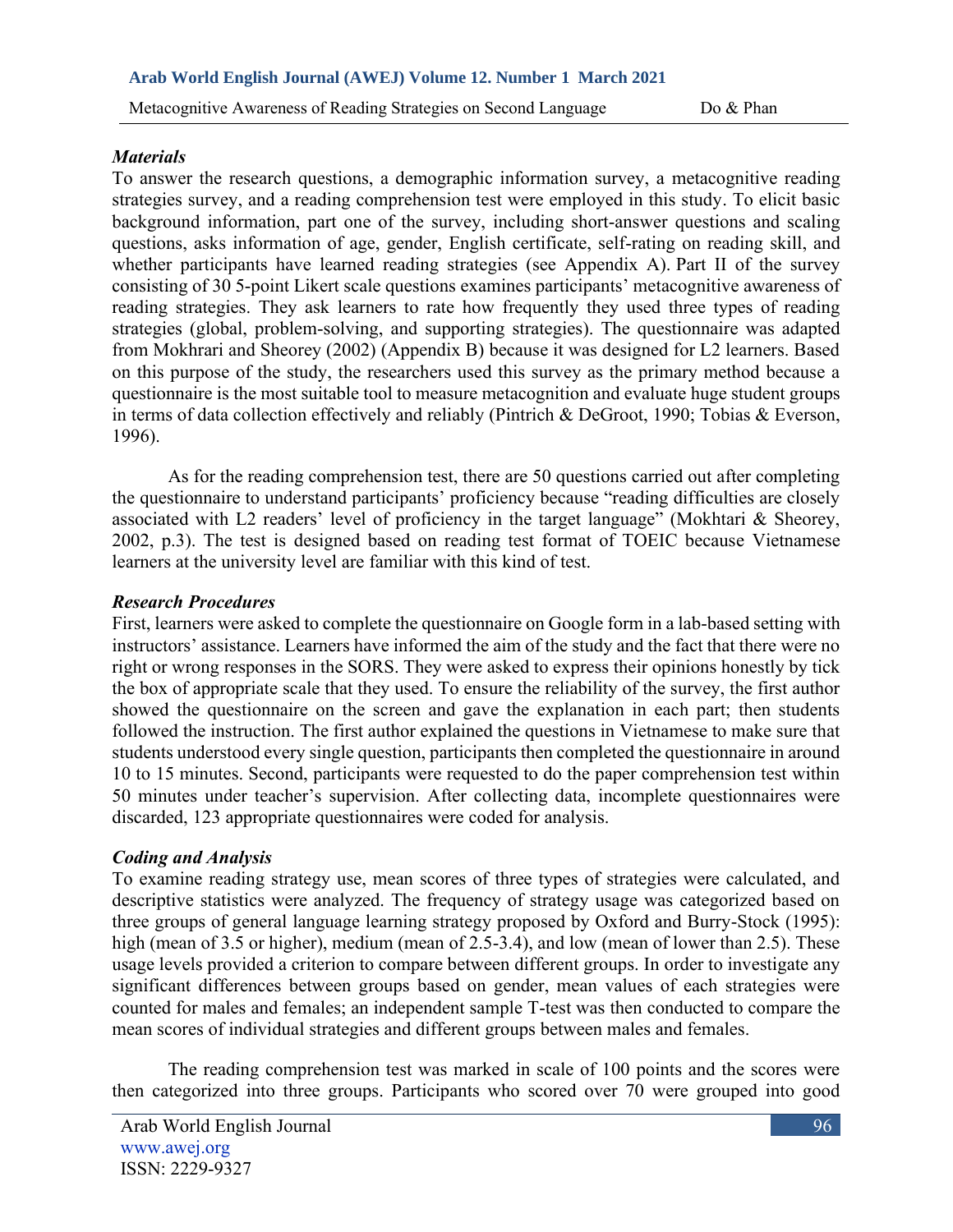Metacognitive Awareness of Reading Strategies on Second Language Do & Phan

readers, those whose scores were 31 to 69 were categorized as medium readers and learners scoring under 30 were classified as poor readers. Their proficiency levels were ranked as follows.

|               | Table 1. Students' reading proficiency |    |  |
|---------------|----------------------------------------|----|--|
| <b>Scores</b> | Level                                  |    |  |
| $\geq 70$     | Good                                   | 22 |  |
| $31 - 69$     | Medium                                 | 35 |  |
| ≤30           | Poor                                   | 13 |  |

In order to test significant differences between good, medium, and poor readers, means on each strategy type of different ability readers were calculated and compared using one-way ANOVA.

# **Results**

# *Participants' Metacognitive Awareness of Reading Strategies*

To answer the first research question, the mean scores indicating frequency of strategy use (from never to always) were calculated and interpreted. The overall mean score of thirty strategies in SORS was 3.38, SD= .68 which suggested medium usage of reading strategies or participants *sometimes* used them. To explain how learners rated strategy items, the proportion of each frequency was calculated and reported in Figure one.



*Figure 1.* Participants' overall of using reading strategies

Figure one shows that more than a half of learners reported that they *often* or *always* apply reading strategies when they read academic texts. Moreover, a modest percentage (8%) of students revealed that they never adopt these strategies. These findings implied that participants were aware of utilizing different reading strategies when it comes to academic texts. In order to investigate learner's preference in different types of reading strategies, the mean values of three strategy categories, namely global, problem-solving, and support reading strategies were separately counted and analyzed as shown in Table two.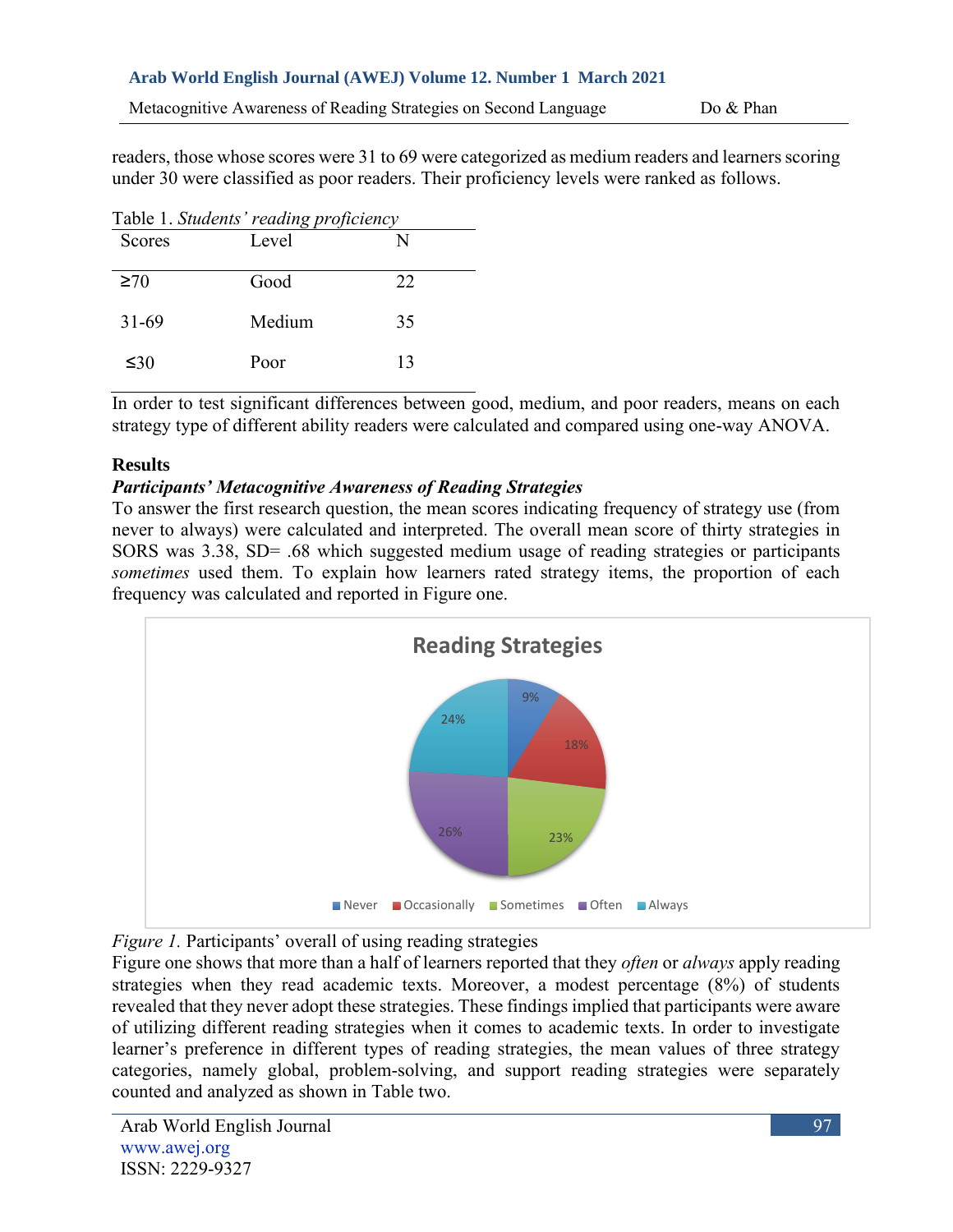Metacognitive Awareness of Reading Strategies on Second Language Do & Phan

| Metacognitive Awareness    | N   | $\sqrt{2}$<br>Mean | $\cdots$ $\cdots$<br><b>SD</b> |
|----------------------------|-----|--------------------|--------------------------------|
|                            |     |                    |                                |
| Global reading strategies  | 123 | 3.24               | .73                            |
| Problem solving strategies | 123 | 3.68               | .79                            |
| Support strategies         | 123 | 3.36               | .74                            |
| Total reading strategies   | 123 | 3.38               | .68                            |

Table 2. *The distribution of participants' metacognitive awareness in terms of strategy categories*

As Table two reveals that participants reported medium frequency usage of all reading strategies except for problem-solving strategies. Learners used problem-solving strategies more frequently than other strategies with the mean value of 3.68 (SD= .79), indicating a high usage of these strategies ( $M \ge 3.5$ ), followed by support and global reading strategies with mean values of 3.36, SD=.74 and 3.24, SD= .73, respectively.

To interpret the reason of their preferences towards different reading strategies, the following section provided further description of three reading strategies categories with the highlighted most frequent strategy types.

### **Problem-solving Strategies**

In terms of problem-solving strategies, mean scores of each strategy in this group were counted and descriptive statistics were shown in Table three.

| Factors        | Problem-solving strategies                        | Mean | SD   |
|----------------|---------------------------------------------------|------|------|
| Prob1 $(Q7)$   | Reading slowly and carefully                      | 3.80 | 1.11 |
| Prob2 $(Q9)$   | Trying to keep focused after distractions         | 3.97 | 1.15 |
| Prob3 $(Q11)$  | Adjusting reading pace                            | 3.52 | 1.07 |
| Prob $4(Q14)$  | Focusing closely on the content of the text       | 3.97 | 1.09 |
| Prob5 $(Q16)$  | Pausing and thinking about what is read           | 3.34 | 1.09 |
| Prob6 $(Q19)$  | Visualizing information while reading to remember | 3.41 | 1.12 |
| Prob7 $(Q25)$  | Reading again for better understanding            | 3.72 | 1.25 |
| Prob $8$ (Q28) | Predicting the meaning of unfamiliar words        | 3.68 | 1.16 |
|                |                                                   |      |      |

Table 3. *Descriptive statistics for various problem-solving reading strategies*

Table three indicates that six of eight strategies (75%) were reported to be applied with high frequency (mean scores of 3.5 or above) while two remaining strategies types fell in the medium usage group with their mean scores ranged from 2.50 and 3.49 (M= 3.34 and M=3.41). None of problem-solving strategies has mean scores below 2.4, which indicates low frequency of usage. In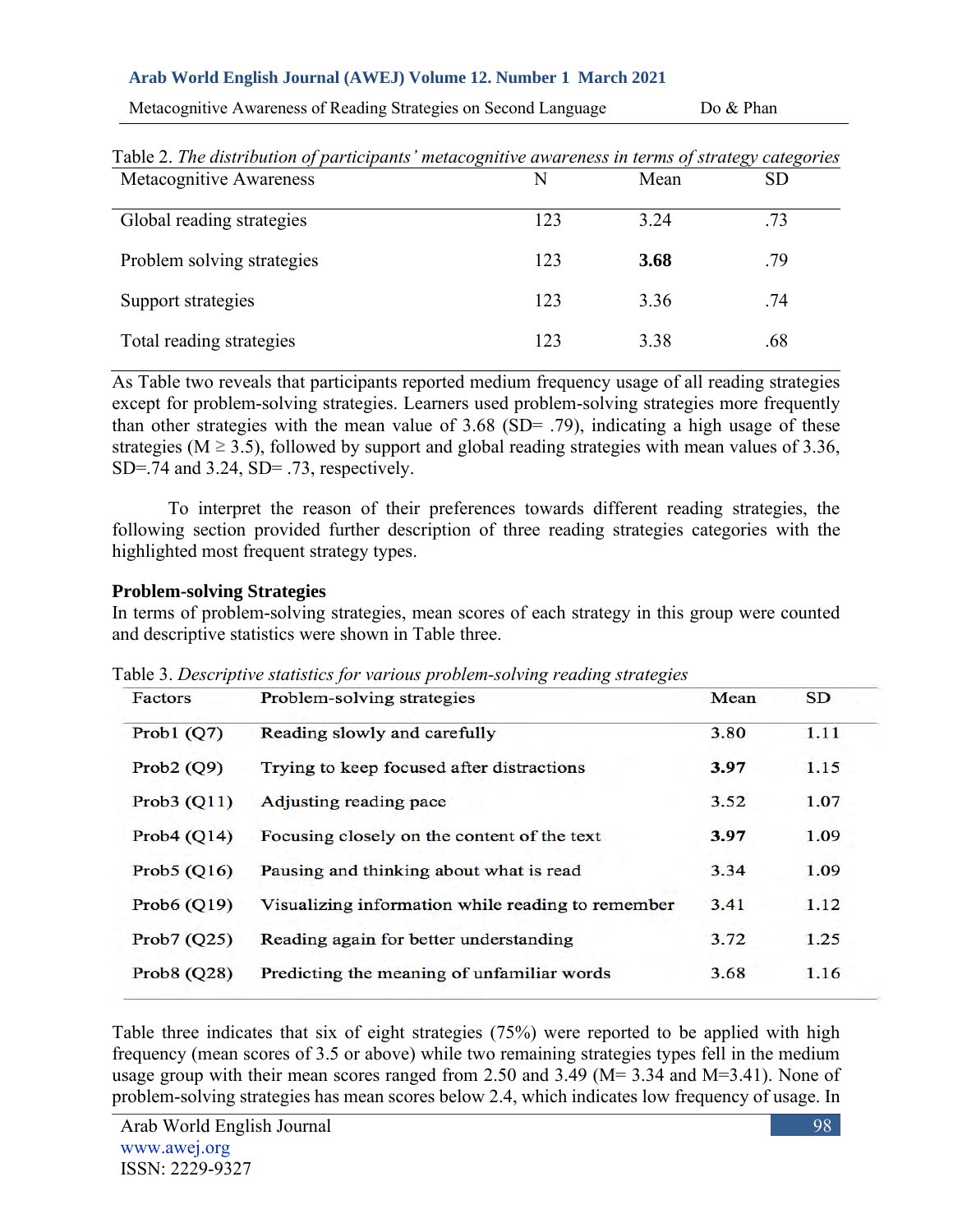other words, learners reported high metacognitive awareness of using problem-solving strategies in academic reading. Specifically, learners revealed that they preferred to adapt strategies of "trying to keep focused after distractions" and "focusing closely on the content of the text" with mean value of 3.97 indicating high frequency usage of these strategies (SD=1.15 and SD=1.09, respectively).

# *Global Reading Strategies*

As for global strategies, twelve were reported with mean values ranging from 2.73 to 3.76 in which two of them (15%) fell in the high usage category and the rest belongs to medium usage group. In particular, learners most frequently adopted strategies of "guessing the meaning of the text"  $(Glob12)$  (M= 3.76, SD=1.09) and "using prior knowledge" in academic reading. By contrast, utilizing typographical features  $(M=2.75, SD=1.40)$  and analyzing what they read  $(M=2.73,$ SD=1.15) were revealed as least frequent global strategies which learners *sometimes* used when they read academic texts as shown in Table four.

Table 4. *Descriptive statistics for various global reading strategies*

| Setting purpose for reading                              | 3.49 | 1.05 |
|----------------------------------------------------------|------|------|
| Adopting prior knowledge                                 | 3.66 | 1.09 |
| Previewing text before reading                           | 3.46 | 1.26 |
| Checking whether the content matches reading<br>purpose. | 3.07 | 1.36 |
| Skimming through text characteristics                    | 3.29 | 1.22 |
| Deciding what to read                                    | 3.14 | 1.20 |
| Taking advantages of text features (tables)              | 3.36 | 1.28 |
| Using context clues                                      | 3.48 | 1.26 |
| Using typographical features                             | 2.75 | 1.40 |
| Analyzing and evaluating what is read                    | 2.73 | 1.15 |
| Checking understanding of new information                | 3.26 | 1.25 |
| Guessing the meaning of the text                         | 3.76 | 1.09 |
| Confirming predictions about the text                    | 3.04 | 1.26 |
|                                                          |      |      |

# *Support Reading Strategies*

Table five demonstrates the number of strategies in this group in detail. Interestingly, the ranging intervals between various strategies in this category are big with mean values ranging from 2.24 to 4.04. They suggested that participants showed high frequency usage to a few strategies in this group while there are some support strategies which they hardly adopted.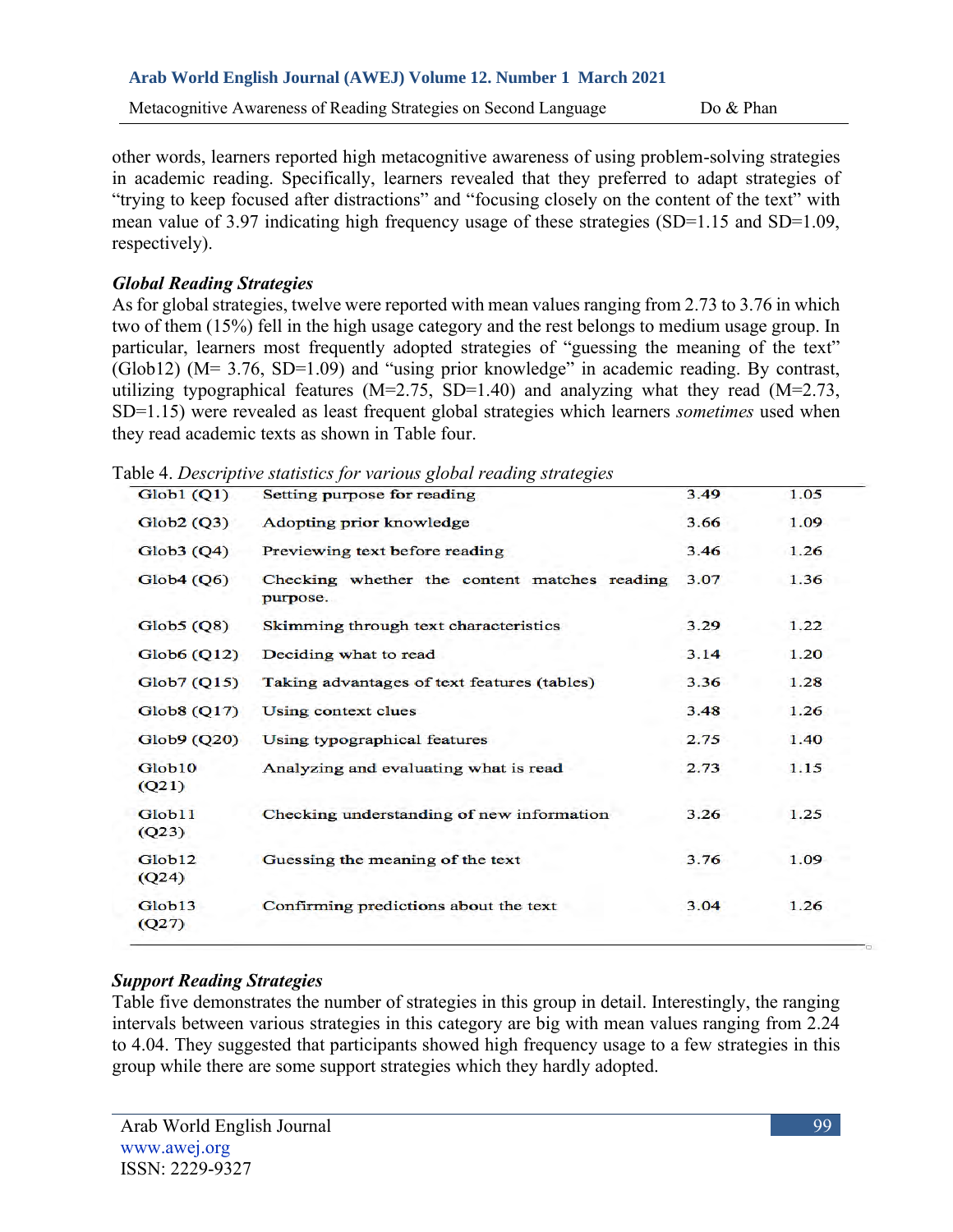Metacognitive Awareness of Reading Strategies on Second Language Do & Phan

| Factors       | <b>Support Reading Strategies</b>                          | х    | SD   |
|---------------|------------------------------------------------------------|------|------|
| Supp1 $(Q2)$  | Taking notes while reading                                 | 3.36 | 1.22 |
| Supp2 $(Q5)$  | Reading aloud for better understanding                     | 2.24 | 1.21 |
| Supp3 $(Q10)$ | Underlining and circling information in the text           | 3.73 | 1.26 |
| Supp4 $(Q13)$ | Adopting reference materials                               | 4.04 | 1.15 |
| Supp $5(Q18)$ | Paraphrasing for better understanding                      | 3.23 | 1.28 |
| Supp $6(Q22)$ | Going back and forth to find associations between<br>ideas | 3.03 | 1.27 |
| Supp $7(Q26)$ | Asking oneself questions                                   | 2.72 | 1.22 |
| Supp8 $(Q29)$ | Translating into Vietnamese while reading                  | 3.67 | 1.33 |
| Supp9(Q30)    | Thinking of information in both languages                  | 3.54 | 1.28 |

Table 5. *Descriptive statistics for various support strategies*

Table five reveals that while "adopting reference materials" was reported as the most frequent strategy (M=4.04, SD=1.15) among all strategies, fell into the high usage group, participants *occasionally* read aloud to understand the text better (M=2.24, SD=1.21) or reading aloud was used with low frequency.

### *Metacognitive Awareness of Males and Females*

To answer the second research question which investigates whether there is a significant difference between level of metacognitive awareness between male and female participants, the mean scores of overall reading strategies usage and each type of strategies were calculated and presented in Table six.

|                                                 | Males |           | Females |           |          |     |        |           |
|-------------------------------------------------|-------|-----------|---------|-----------|----------|-----|--------|-----------|
|                                                 |       |           |         |           | t        | df  | p      | d         |
|                                                 | Mean  | <b>SD</b> | Mean    | <b>SD</b> |          |     |        |           |
| Overall reading<br>strategies                   | 3.33  | .70       | 3.41    | .67       | $-.669$  | 121 | .51    | $-.08767$ |
| Global reading<br>strategies                    | 3.28  | .75       | 3.21    | .72       | .524     | 121 | .60    | .073      |
| Problem-solving<br>strategies                   | 3.59  | .85       | 3.72    | .76       | $-.888$  | 121 | .38    | $-1.337$  |
| Support strategies                              | 3.17  | .79       | 3.45    | .70       | $-1.975$ | 121 | $.05*$ | $-2.766$  |
| $Noto \cdot * =$ significant at the level of 05 |       |           |         |           |          |     |        |           |

Table 6. *Comparison of mean ratings for three different strategy categories by males and females*

*Note: \* = significant at the level of .05*

In terms of the descriptive statistics, females and males reported a medium usage of reading strategies in which female students rated slightly higher than male did (M=3.41, SD=.67 and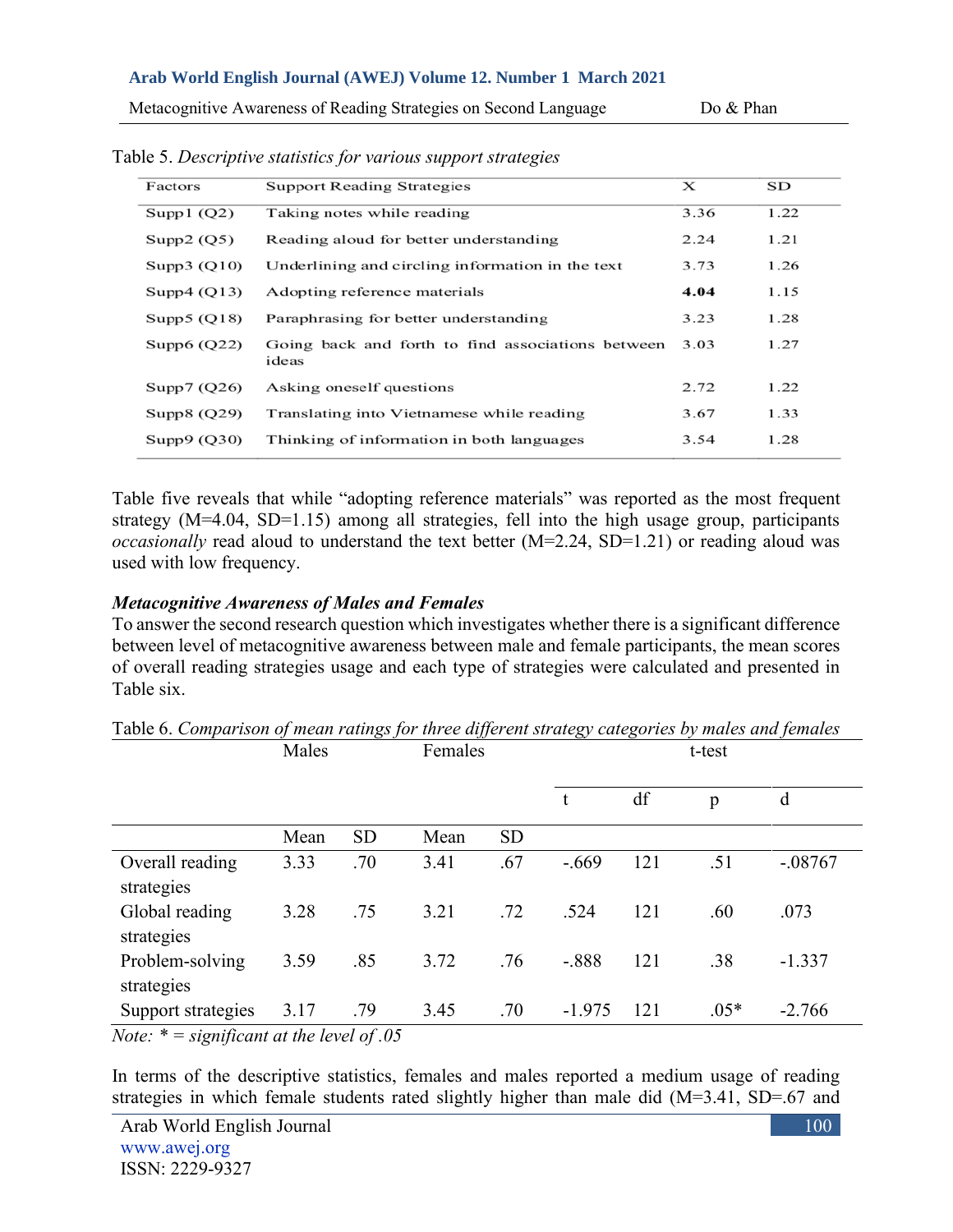M=3.33, SD= .70, respectively). Both female and male readers revealed a medium strategy usage of global and support reading strategies (means between 2.50 and 3.49) while they reported high frequency usage of problem-solving strategies (M>3.5). Interestingly, females reported higher mean scores in overall reading, problem-solving, and support strategies than those of males meanwhile male readers revealed that they used global reading strategies more frequently than female readers did. Using an adjusted alpha level, the independent sample T-test reported a statistically significant difference in the means of support reading strategies usage for males and females; meanwhile no significant differences were found in other types of reading strategies  $(p>0.05)$ . In other words, males were not aware of using support strategies while reading. To gain insight into three SORS subscales, a series of T-tests comparing mean scores of males and females on each strategy was conducted as shown in Table seven (see Appendix C).

As for individual strategy usage, there were some significant differences found between males and females in one global strategy (guessing the meaning of the text), one problem-solving strategy (pausing and thinking about what is read) and three support strategies (underlining and circling information in the text; adopting reference materials and translating into Vietnamese while reading) (p<0.05). Specifically, female students showed high frequency usage of all these strategies since females' mean values were significantly higher than those of males. This finding emphasized that females hold higher awareness of some reading strategies than males did.

### *Metacognitive Awareness of Good, Medium, and Poor Readers*

To answer the third research question, ratings on reading strategies of good, medium, and poor readers were calculated and presented in Table eight.

| Reader level |    | Table 6. Overall memografic strategies of icarilers in afferent tevels<br>Mean (Overall metacognitive strategies) | $\operatorname{SD}$ |
|--------------|----|-------------------------------------------------------------------------------------------------------------------|---------------------|
| Good         | 22 | 3.64                                                                                                              | .39                 |
| Medium       |    | 3.37                                                                                                              | .71                 |
| Poor         | 35 | 2.93                                                                                                              | .57                 |
| Total        |    |                                                                                                                   |                     |

Table 8. *Overall metacognitive strategies of learners in different levels*

Table eight shows that good readers reported that they adopted reading strategies with high frequency (M=3.64, SD=.39) while medium and poor readers had mean values of 3.37 and 2.93, respectively which indicate medium usage of reading strategies. The mean of good learners in using reading strategies was significantly higher than that of poor learners. However, the standard deviation in the table recommended that the amount of spread among different level of learners was not wide. Moreover, mean ratings on three subscales among readers were compared using ANOVA as shown in Table nine.

Table 9. *Comparison of mean ratings for three different strategy categories by good, medium, and poor readers*

| poor <i>readers</i>             |                 |                   |                 |    |   |              |     |
|---------------------------------|-----------------|-------------------|-----------------|----|---|--------------|-----|
|                                 | Good<br>readers | Medium<br>readers | Poor<br>readers |    |   | <b>ANOVA</b> |     |
|                                 |                 |                   |                 | df | F | $\eta_p^2$   |     |
| Arab World English Journal      |                 |                   |                 |    |   |              | 101 |
| www.awej.org<br>ISSN: 2229-9327 |                 |                   |                 |    |   |              |     |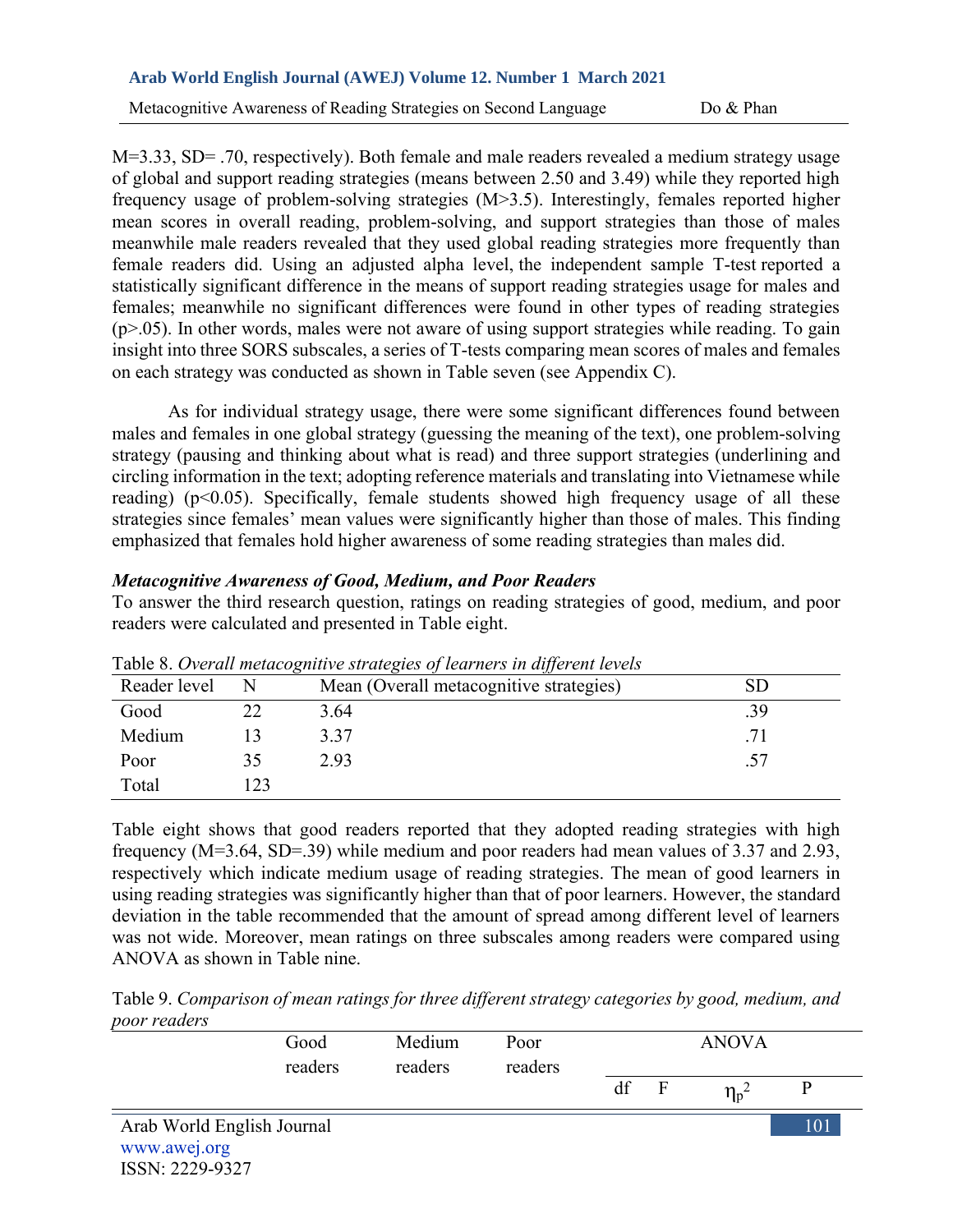|                                                                                       | М    | <b>SD</b> | M    | <b>SD</b> | M    | <b>SD</b> |                |       |       |         |
|---------------------------------------------------------------------------------------|------|-----------|------|-----------|------|-----------|----------------|-------|-------|---------|
| Overall reading<br>strategies                                                         | 3.64 | .39       | 3.37 | .71       | 2.93 | .57       | $\overline{2}$ | 3.644 | 1.594 | $.029*$ |
| Global reading<br>strategies                                                          | 3.70 | .49       | 3.19 | .73       | 2.79 | .67       | 2              | 6.374 | 3.097 | $.002*$ |
| Problem-solving<br>strategies                                                         | 4.03 | .49       | 3.65 | .82       | 3.15 | .62       | $\mathcal{L}$  | 4.409 | 2.586 | .014    |
| Support strategies<br>$\mathbf{v}$ and $\mathbf{v}$ and $\mathbf{v}$ and $\mathbf{v}$ | 3.21 | .62       | 3.42 | .78       | 2.92 | .49       | 2              | 1.540 | .838  | .219    |

Metacognitive Awareness of Reading Strategies on Second Language Do & Phan

*Note: \* = significant at the level of .05*

Table nine suggests that there was a statistically significant relationship between learners' reading comprehension scores and their ratings on reading strategies  $(p<0.05)$ . There was also a statistically significant difference between learners' levels in global reading strategies usage while no significant differences were found in problem-solving and support strategies. These findings indicate that the better readers, the higher metacognitive awareness of applying reading strategies in academic texts, especially global strategies. .

### **Discussion**

## *Reading Strategies Usage*

In general, participants reported a medium frequency usage of different reading strategies in academic texts. This is in line with the finding of Meniado (2016) that EFL Saudi students moderately adopted reading strategies. According to him, teachers might not be aware of these important strategies so they may not present them in their teaching and reading instruction. However, ESL learners have higher awareness of reading strategies as reported by Sheorey and Mokhtari (2001). It could be explained that English is considered as a foreign language in Vietnam; therefore, they are limited to use English outside classrooms. Students; hence, have less opportunities to practice English in daily lives.

Among three types of reading strategies, the majority of participants preferred to use problem-solving strategies in reading academic texts at high level. As the explanation of Meniado (2016), this might be related to linguistics challenges, students find these strategies to help them deal with reading comprehension problems. Similarly, students' proficiency is one of the reasons that lead to aforementioned order of three reading strategies (Mokhtari & Sheorey, 2002). In fact, poor or medium readers seem to use POB strategies to better understand the reading texts. This result is consistent with the findings of Fitrisia et al. (2015), Pammu et al. (2014), Temur and Bahar (2011), Yüksel and Yüksel (2012) having EFL students in Indonesia, Turkey, and Vietnam who applied PROB strategies frequently while reading. This indicates that problem-solving reading strategies were used widely by various students in different contexts, especially EFL learners.

To be specific, with regard to problem-solving reading strategies, "trying to keep focused after distractions" and "focusing closely on the content of the text" were rated at high level. In other words, the strategies of concentration were usually encouraged to apply when readers faced comprehension problems. However, the reading strategies like "pausing and thinking about what is read" and "visualizing information while reading to remember" showed least interest. It supports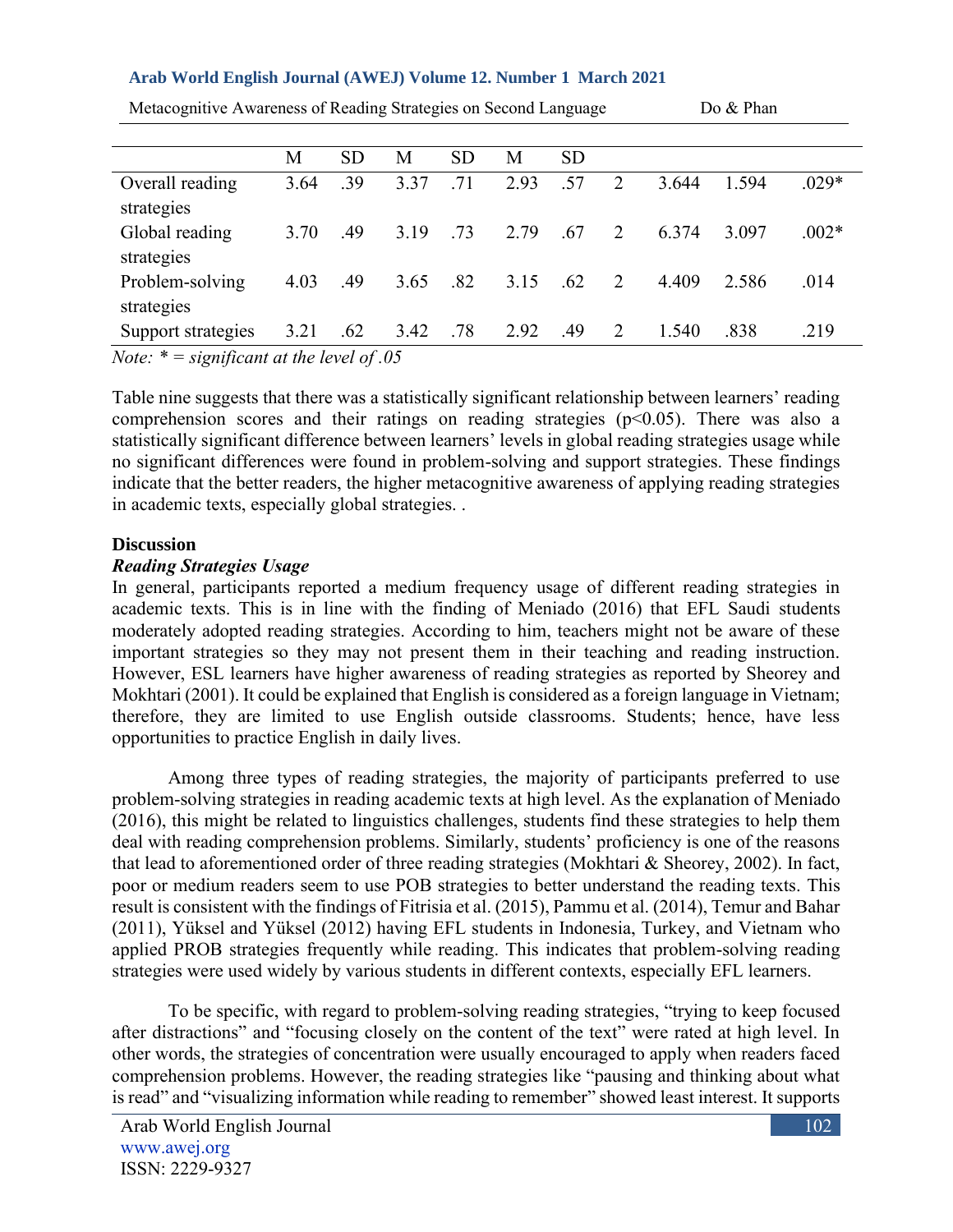Metacognitive Awareness of Reading Strategies on Second Language Do & Phan

Yüksel and Yüksel's (2012) finding that students seldom utilized these strategies to improve their reading comprehension because these might take time and effort. Thus, teachers are encouraged to teach these in L2 classrooms. As for global reading strategies, EFL Vietnamese students rated highest for "guessing the meaning of the text" and "using prior knowledge". This result is also in line with the finding of Yüksel and Yüksel's (2012) that students favored these strategies. It is recognized that readers' background knowledge plays an important role in understanding the reading texts because it assists readers to construct new information from the texts. In terms of support reading strategies, students adopted reference materials at the highest rate. It is underlined that they needed help from dictionaries to check new vocabulary to understand the texts. Meanwhile, EFL Vietnamese students occasionally read aloud to comprehend the text which might be time-consuming.

# *Metacognitive Awareness of Males and Females*

Although, no significant differences between males and females when it comes to using reading strategies in general and global strategies, problem-solving strategies in specific, which is inconsistent with previous studies' findings (Arrastia et al., 2016; Mokhtari & Sheorey, 2002; Temur & Bahar, 2011). Females in the current study revealed a significantly higher frequency in applying support reading strategies than males'. These findings, thus, suggest that gender does not affect students' usage of reading strategies except for the frequency of adopting support strategies. It could be the emphasis on examination of Vietnamese educational system, students are taught reading and writing as key skills in English with the negligence of Listening and Speaking skills. Vietnamese EFL students; therefore, get used to with various reading strategies to earn high scores and performed high frequency using of these reading strategies, especially problem solving strategies which are reported as the most favored ones. In other words, both girls and boys are aware of adopting numerous strategies in reading academic texts, especially when it comes to popular type like problem-solving strategies. In terms of support reading strategies, females used them more frequently than males did so that Vietnamese male learners have limited awareness of this strategy type. Additionally, there is another reason responsible for this result is the imbalance in the number of males (41) and females (82) in the current study.

# *Proficiency Levels on Using Reading Strategies*

The results of the correlation between students' frequencies of adopting reading strategies and their reading comprehension triangulates the findings of Fitrisia et al. (2015) and Wu et al. (2012) suggested that good readers showed higher awareness of using reading strategies than poor readers did. It means that successful readers usually apply reading strategies which might help them to lessen comprehension failure and low-ability readers are not familiar with those strategies. In short, this finding supports previous studies that metacognitive awareness in using reading strategies are closely related to reading comprehension.

# **Research Implication**

According to the findings, this research offers some research limitations and suggestions for future researchers who are interested in this research area. The major limitation is related to research method since this study applied only quantitative method. Mokhtari and Sheorey (2002) emphasized that observation and in-depth interviews of qualitative methodology would be helpful to collect reliable results. For example, future researchers might interview students about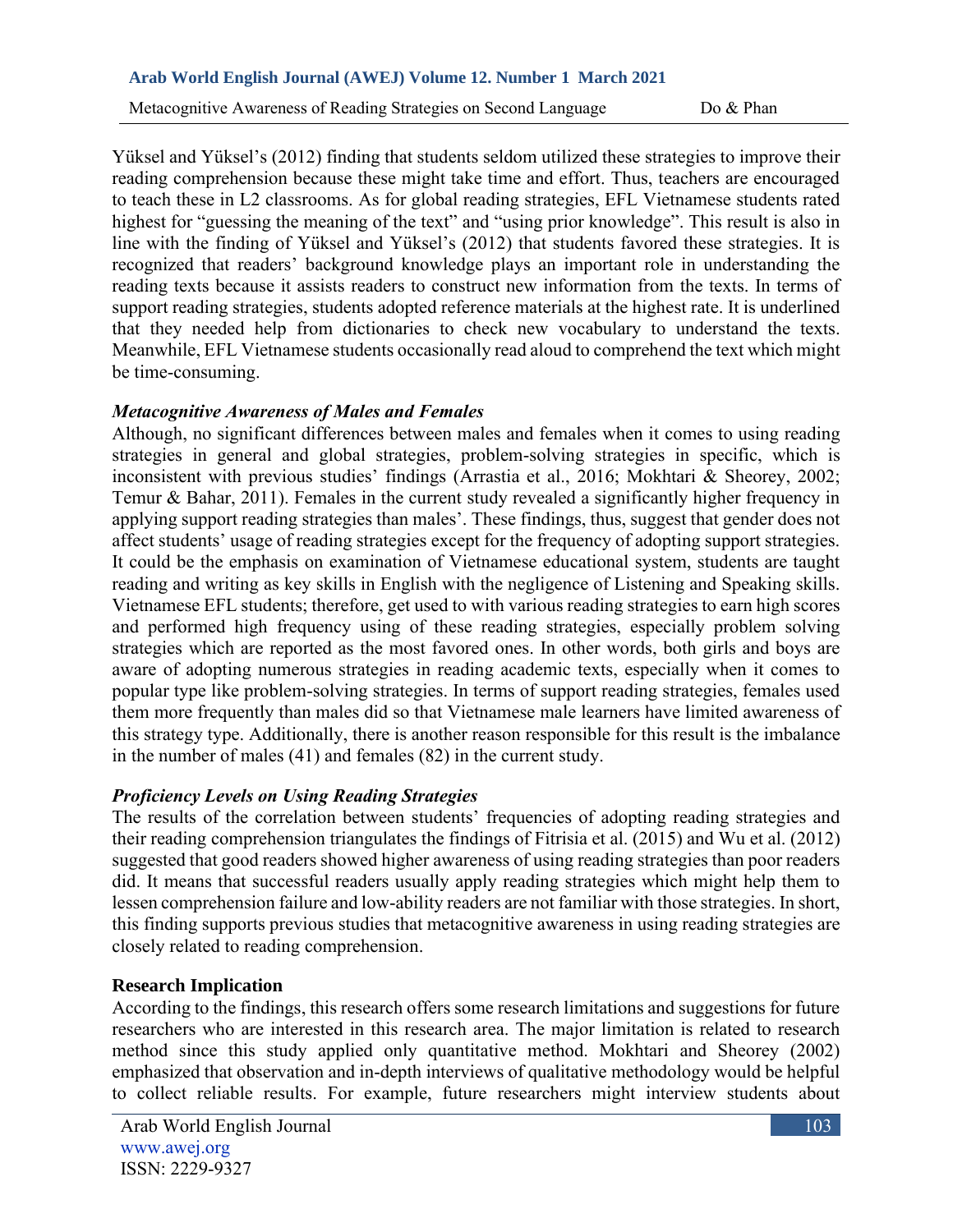Metacognitive Awareness of Reading Strategies on Second Language Do & Phan

difficulties they encounter while reading to gain deeper understanding on their struggles and then apply suitable teaching methods to their specific learners. Besides, teaching experiment of reading strategies for students to practice was not carried out. Thus, future researchers should integrate those strategies into their lessons because "awareness of strategies does not guarantee that students actually use them" (Mokhtari & Reichard, 2002, p. 255). By doing so, it can be sure that students are aware of reading strategies and apply them into actual practice. Then the researchers could see how effective applying reading strategies is. For instance, administering pretest and posttest after instructing students reading strategies might evaluate the effect of reading strategies in reading process. Thus, it is highly recommended that future researchers might employ multiple research methods in their studies.

#### **Conclusion**

The current study aimed to investigate the metacognitive awareness of reading strategies on L2 Vietnamese undergraduate students majoring in English language. Besides, the researchers wanted to explore whether or not genders and proficiency levels affect students' awareness in using reading strategies. The results revealed three major findings as follows.

First, L2 Vietnamese students usually applied reading strategies in reading texts in which problem-solving strategies were their favorite strategies to deal with reading difficulties. In contrast, support reading and global strategies did not receive much attention. To be specific, "trying to keep focused after distractions", "focusing closely on the content of the text" (PROB); "guessing the meaning of the text" (GLOB); and "adopting reference materials" (SOP) were the most frequent strategies used by readers. Meanwhile, "visualizing information while reading to remember" (PROB); "analyzing what they read" (GLOB); and "reading aloud for better understanding" were reported as the least frequent strategies.

Second, there is no statistically significant difference towards students' metacognitive awareness of reading strategies in case of gender except for support reading strategies. It could be concluded that EFL Vietnamese learners are well equipped with strategies while reading and gender might not be a significant factor influencing learners' metacognitive awareness.

Third, the results indicated that there was a relationship between reading comprehension and metacognitive awareness in reading. Since good readers reported their higher awareness of reading strategies than poor readers who showed low frequent strategies usage. Therefore, it is encouraged to apply reading strategies for teaching students in order to enhance their reading comprehension.

As for pedagogical implications for EFL teachers in terms of reading skills, it suggests that EFL teachers should integrate all three reading strategies into their reading curriculum over a period of time to train future ESL/ EFL teachers about metacognitive awareness of reading strategies. This could be helpful if they are aware of this important teaching method in reading comprehension before becoming English teachers. According to the results of this study, Vietnamese students usually used problem-solving reading strategies in their reading process and ignored global and support reading strategies. Thus, it is recommended that teachers should raise awareness of these two types of reading strategies by teaching why and how to apply them into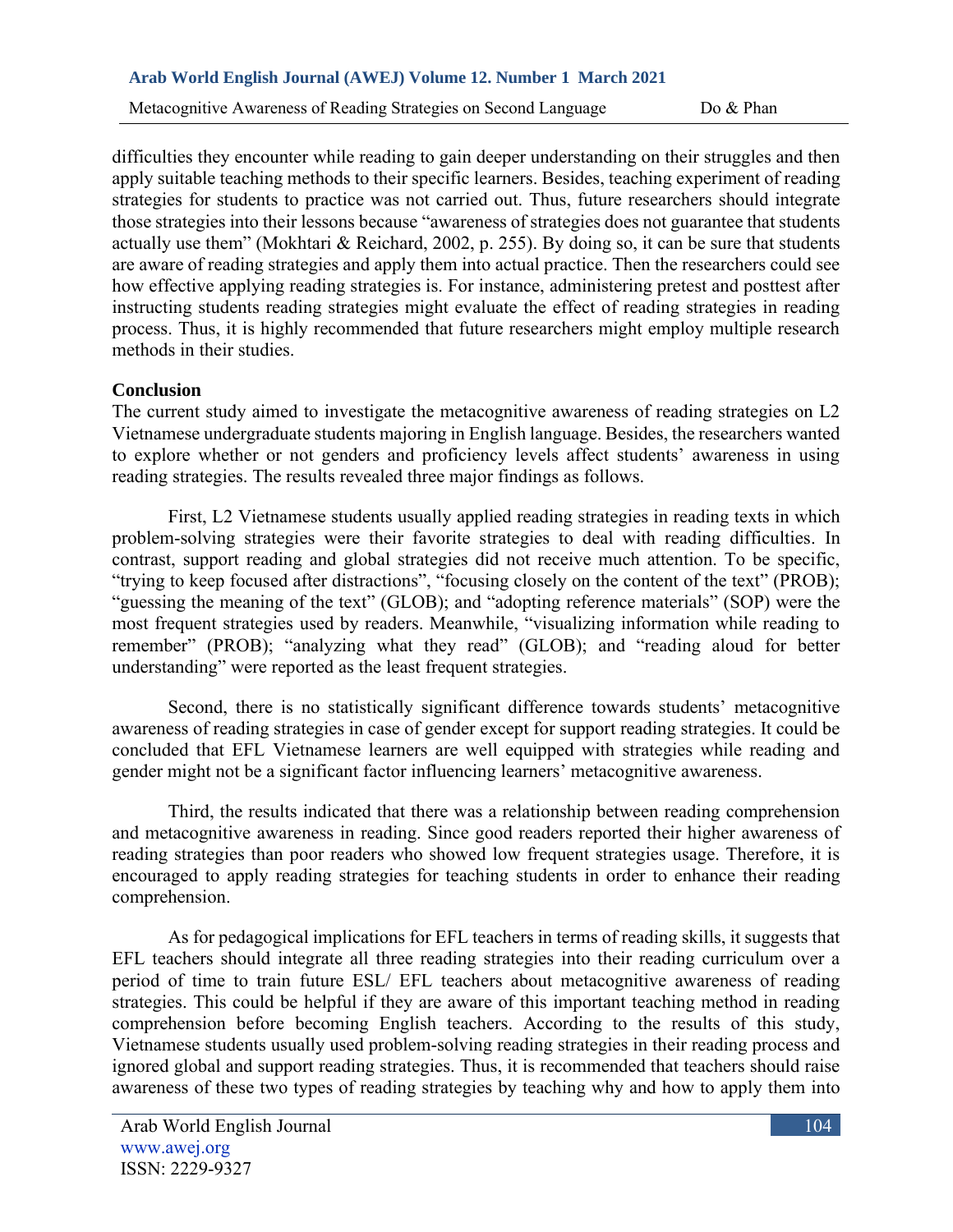Metacognitive Awareness of Reading Strategies on Second Language Do & Phan

reading tasks (Fitrisia et al., 2015). As the suggestion of Mokhtari and Sheorey (2002), teachers can go along with following steps to teach the strategies of setting purpose for reading (GLOB): "(a) describe what the strategy is, (2) explain why the strategy should be learned and used, and (c) provide examples of the circumstances under which the strategies should be used" (p. 6). Therefore, enhancing students' awareness of reading strategies by teaching and practicing reading strategies are significant steps that aid poor readers become strategic and successful readers (Mokhtari & Reichard, 2002).

**About the Authors:**

**Hieu Do** is a Lecturer in the Department of English Language at Hong Bang International University, Vietnam. He got MA TEFL at National Chung Cheng University, Taiwan in 2019. His main interests include English for Specific Purposes (ESP), English for Academic Purposes (EAP), Corpus Linguistics, and English language skills. https://orcid.org/0000-0002-7780-263X

**Huong Phan** is a lecturer in American and British literature in the Department of English Language at Hong Bang International University, Vietnam. She earned her MA in TESOL and Applied Linguistics from Manchester Metropolitan University, Manchester, UK. Her main research interests are in the area of second language acquisition (SLA), specifically metacognitive awareness, task-based interaction, collaborative writing and written corrective feedback. <https://orcid.org/0000-0003-2859-3576>

# **References**

- Arrastia, M. C., Zayed, A. M., & Elnagar, H. Z. (2016). Metacognitive awareness of reading strategies among English as a Foreign Language (EFL) preservice teachers: An exploration of gender and developmental differences. *International Research in Higher Education*, *1*(2), 46-55. DOI:<https://doi.org/10.5430/irhe.v1n2p46>
- Auerbach, E., & Paxton, D. (1997). "It's not the English thing": Bringing reading research into the ESL classroom. *TESOL Quarterly, 31*, 237–261. DOI:<https://doi.org/10.2307/3588046>
- Block, E. (1986). The comprehension strategies of second language readers. *Tesol quarterly*, *20*(3), 463-494. DOI:<https://doi.org/10.2307/3586295>
- Brown, A. ( 1987). Metacognition, executive control, self-regulation, and other more mysterious mechanisms. In F. Weinert & R. Kluwe (Eds.), *Metacognition, motivation, and understanding* (pp. 65-116). Hillsdale, NJ: Erlbaum.
- Fitrisia, D., Tan, K. E., & Yusuf, Y. Q. (2015). Investigating metacognitive awareness of reading strategies to strengthen students' performance in reading comprehension. *Asia Pacific Journal of Educators and Education*, *30*(1), 15-30.
- Flavell, J. H. (1976). "Metacognitive Aspects of Problem Solving". In L. Resnick (Ed.). *The Nature of Intelligence* (pp.231-236). Hillsdale, New Jersey: Lawrence Erlbaum Associates.
- Iwai, Y. (2011). The effects of metacognitive reading strategies: Pedagogical implications for EFL/ESL teachers. *The Reading Matrix 11* (2), 150, 159.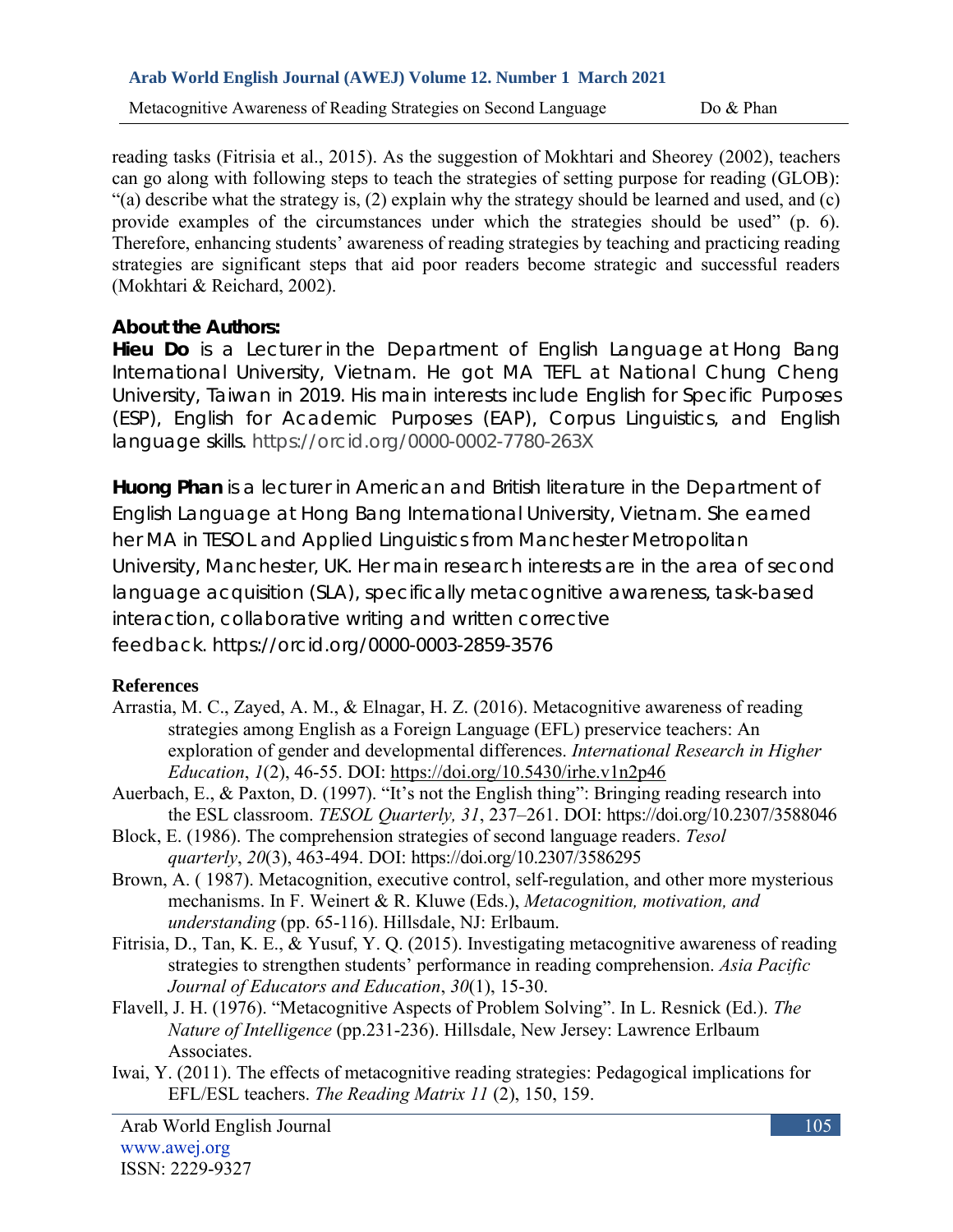Metacognitive Awareness of Reading Strategies on Second Language Do & Phan

- Jacobs, J. E., & Paris, S. G. (1987). Children's metacognition about reading: Issues in definition, measurement, and instruction. *Educational Psychologist, 22*(3-4), 255-278. DOI: <https://doi.org/10.1080/00461520.1987.9653052>
- Livingston, J. A. (1997). Metacognition: An Overview. Available at: http://www.gse.buffalo.edu/fas/shuell/CEP564/Metacog.htm, Eriúim Tarihi: 24.06.2009.
- McNamara, D. S. (Ed.). (2007). *Reading comprehension strategies: Theories, interventions, and technologies*. Routledge, Psychology Press.
- Meniado, J. C. (2016). Metacognitive reading strategies, motivation, and reading comprehension performance of Saudi EFL students. *English Language Teaching*, *9*(3), 117-129. DOI: 10.5539/elt.v9n3p117
- Mokhtari, K., & Reichard, C. A. (2002). Assessing students' metacognitive awareness of reading strategies. *Journal of educational psychology*, *94*(2), 249-259. DOI: [10.1037/0022-](https://www.researchgate.net/deref/http%3A%2F%2Fdx.doi.org%2F10.1037%2F0022-0663.94.2.249?_sg%5B0%5D=7EBw5nwnZXe8M4PgW9xaGfJd8eJv9HLWz6mGqMScVBnRGqZy_QgnSNAWdX6FD0yJQu0mveQqk_ECCZgKe2bbG9UGeg.s7t8pgX6myegGmgoamN08tKtFsiLSPc2ZjdQ618STQKKWC8hGsndFZrQ2c-nxOZaCCHKTMnueo41FUAMFlbsYA) [0663.94.2.249](https://www.researchgate.net/deref/http%3A%2F%2Fdx.doi.org%2F10.1037%2F0022-0663.94.2.249?_sg%5B0%5D=7EBw5nwnZXe8M4PgW9xaGfJd8eJv9HLWz6mGqMScVBnRGqZy_QgnSNAWdX6FD0yJQu0mveQqk_ECCZgKe2bbG9UGeg.s7t8pgX6myegGmgoamN08tKtFsiLSPc2ZjdQ618STQKKWC8hGsndFZrQ2c-nxOZaCCHKTMnueo41FUAMFlbsYA)
- Mokhtari, K., & Sheorey, R. (2002). Measuring ESL students' awareness of reading strategies. *Journal of developmental education*, *25*(3), 2-11.
- Mokhtari, K., Dimitrov, D. M., & Reichard, C. A. (2018). Revising the metacognitive awareness of reading strategies inventory (MARSI) and testing for factorial invariance. *Studies in Second Language Learning and Teaching, 8*(2), 219-246. DOI: [10.14746/ssllt.2018.8.2.3](https://www.researchgate.net/deref/http%3A%2F%2Fdx.doi.org%2F10.14746%2Fssllt.2018.8.2.3?_sg%5B0%5D=fDJuseSd4bmg4W9BujO21Ws3OUGm7KM4SbuOAh-xnSHDTtU44zP0ZOd3XYdfZjzmdFtgKljfe-oAStn9AL1XAjVotA.-nRH0sUapbUV1zo0Jvp6IBapICCOOpBBa9QEr3Qr66pD6FeQ0tBDKie_-YZWuGasNEx0n2FTCy9bPLa1Ou611Q)
- Nguyen, T. M., & Trinh, L. Q. (2011). Learners' metacognitive strategy use and reading comprehension: Insights from a Vietnamese context. *Journal on English Language Teaching*, *1*(1), 9-19.
- Oxford, R. L., & Burry-Stock, J. A. (1995). Assessing the use of language learning strategies worldwide with the ESL/EFL version of the Strategy Inventory for Language Learning (SILL). *System*, *23*(1), 1-23. DOI: [https://doi.org/10.1016/0346-251X\(94\)00047-A](https://doi.org/10.1016/0346-251X(94)00047-A)
- Pammu, A., Amir, Z., & Maasum, T. N. R. T. M. (2014). Metacognitive reading strategies of less proficient tertiary learners: A case study of EFL learners at a public university in Makassar, Indonesia. *Procedia-Social and Behavioral Sciences*, *118*, 357-364. DOI: <https://doi.org/10.1016/j.sbspro.2014.02.049>
- Pintrich, P. R., & De Groot, E. V. (1990). Motivational and self-regulated learning components of classroom academic performance. *Journal of Educational Psychology, 82*(1), 33-40. DOI: [https://doi.org/10.1037/0022-0663.82.1.33](https://psycnet.apa.org/doi/10.1037/0022-0663.82.1.33)
- Rajoo, F. X. A., & Selvaraj, B. (2010, December). Metacognitive awareness of reading strategies. *Proceedings from the 2010 International Conference on Science and Social Research* (pp. 1301-1304). Retrieved from
	- http://xplorebcpaz.ieee.org/stamp/stamp.jsp?tp=&arnumber=5773739
- Schraw, G. (2001). Promoting general metacognitive awareness. In *metacognition in learning and instruction* (pp. 3-16). Springer, Dordrecht.
- Schraw, G., & Moshman, D. (1995). Metacognitive theories. *Educational Psychological Review, 7*, 351-371. DOI: https://doi.org/10.1007/BF02212307
- Scoot, B. M. (2008). Exploring the effects of student perceptions of metacognition Across Academic Domains. Unpublished Doctoral Dissertation. Indianapolis, IN: Graduate Faculty of the Indiana University.
- Sheorey, R., & Baboczky, E. (2008). Metacognitive awareness of reading strategies among Hungarian college students. *Reading strategies of first-and second-language learners*, 161-173.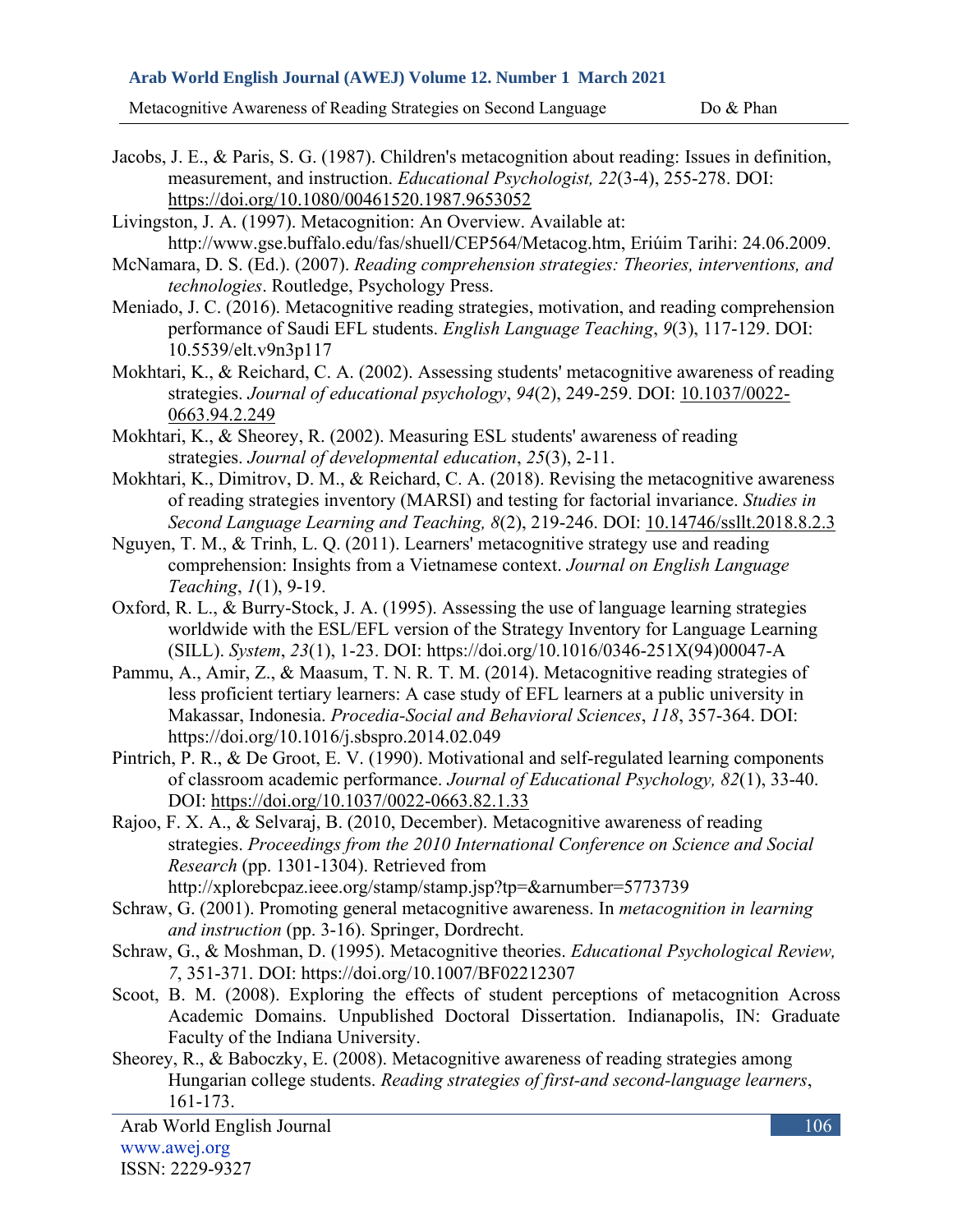Metacognitive Awareness of Reading Strategies on Second Language Do & Phan

Sheorey, R., & Mokhtari, K. (2001). Differences in the metacognitive awareness of reading strategies among native and non-native readers. *System*, *29*(4), 431-449.

- Temur, T. U. R. A. N., & Bahar, O. Z. G. E. (2011). Metacognitive awareness of reading strategies of Turkish learners who learn English as a foreign language. *European Journal of Educational Studies*, *3*(2), 421-427.
- Tobias, S., & Everson, H. T. (1996). Assessing metacognitive knowledge monitoring. College Board Report No.96-01. New York: The College Board. http://professionals.collegeboard.com/profdownload/pdf/RR%2096-1.PDF, Eriúim Tarihi: 10.05.2009.
- Wilson, J. (1998). Assessing metacognition: Legitimizing metacognition as a teaching goal. *Reflect, 4*(1), 14-20.
- Wu, L., Valcke, M., & Van Keer, H. (2012). Validation of a Chinese version of metacognitive awareness of reading strategies inventory. *Eurasian Journal of Educational Research*, *12*, 117-134.
- Yüksel, İ., & Yüksel, İ. (2012). Metacognitive awareness of academic reading strategies. *Procedia-Social and Behavioral Sciences*, *31*, 894-898. DOI: [10.1016/j.sbspro.2011.12.164](https://www.researchgate.net/deref/http%3A%2F%2Fdx.doi.org%2F10.1016%2Fj.sbspro.2011.12.164?_sg%5B0%5D=N-5pLiGpnfbrdOvrVy743dczn6pCeNj7LlSz5Fv7Yqjp-uwD4DDh18nJLr7ZWcBxYYEUHi5k8tBmQ_8Fn2_lAMNVHg.GjzDL_9hInF3X7Ugb9ZekBu9PydIEaAKldLKIOyN7UmqQ9rY_DW29KaaDt07UWNqbXt6CO2Oh0xYNwjkhPVklg)

#### **Appendix A: Demographic information questionnaire**

# Metacognitive Awareness of Reading

#### Strategies on L2 Vietnamese learners

.<br>You are invited to participate in a study investigating metacognitive awareness of reading strategies of Vietnamese learners when they study English. You will be asked to rate various reading strategies, and to consider which strategies you often use. The questionnaire should take no longer than 10 minutes to complete.

Your responses will remain confidential, will be stored safely and will be accessible only to the researcher. By submitting your responses to the questionnaire, you agree to them being included in the writing up of my study as part of my research. If you would like to withdraw from the study at any time, simply email us at hieudm@hiu.vn or huonopit@hiu.vn

Demographic information

1. Full name (Ho tên)

2. Sex (Giới tinh)

Chỉ đánh dấu một hình ôvan.

- Male
- **Female**
- 3. Age (Tuổi)
- 4. Do you have certificates of English proficiency tests like IELTS, TOEFL, TOEIC or any local test? When was it taken? How was the result? (Ban cô bằng hay chứng chỉ tiếng anh nào không? Nó là chừng chỉ gì? Ban kiểm tra lúc nào? Kết quả như thế  $nao?)$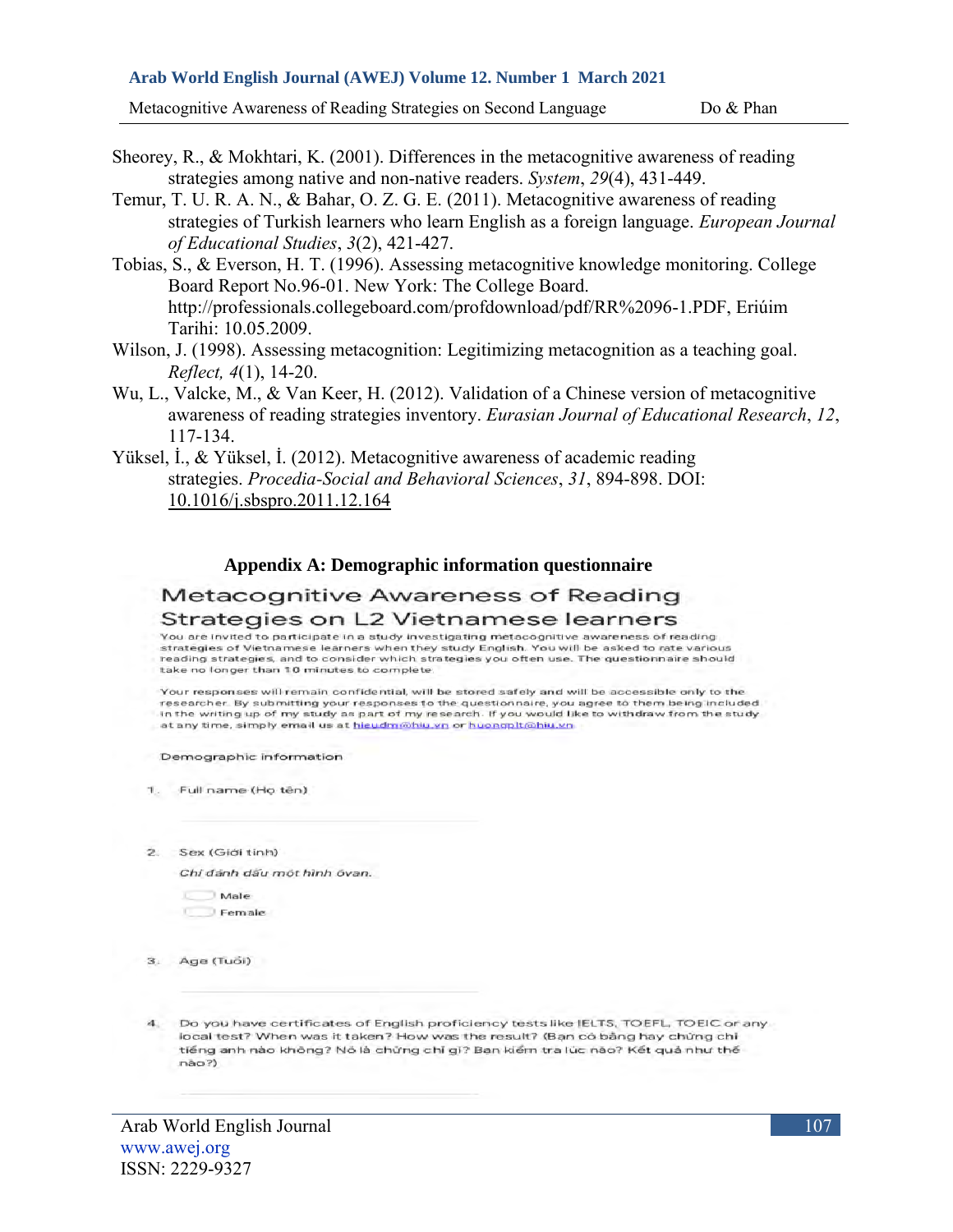Metacognitive Awareness of Reading Strategies on Second Language Do & Phan

5. Self-rating: Rate your proficiency level of reading skills on the scale of 1 to 5. Tick to the box in the scale (Tự đánh giá: Đánh giá kĩ năng đọc hiểu trên thang điểm từ 1 đến 5. Đảnh dấu vào ô trong thang điểm dưới đây)

| Chi danh dáir mót hinh óvan. |  |  |           |
|------------------------------|--|--|-----------|
|                              |  |  |           |
| Very bad                     |  |  | Very good |

6. Have you learned Reading Strategies in your previous education? (Ban đã được học về chiến lược đọc bài Tiếng Anh chưa?)



Not yet

Appendix B: Metacognitive Reading Strategies Survey

# **Metacognitive Awareness of Reading** Strategies on L2 Vietnamese learners

Listed below are statements about what people do when they read academic or school related materials such as textbooks, library books, etc. Five numbers follow each statement (1, 2, 3, 4, 5) and each number means the following:

1 means "I never or almost never do this."

2 means "I occasionally do this." (About 30% of the time.)

3 means "I sometimes do this"(About 50% of the time.)

4 means "I often do this." (About 70% of the time.)

5 means "I always or almost always do this."

After reading each statement, tick in the box (1, 2, 3, 4, or 5) that applies to you using the scale provided. Please note that there are no right or wrong answers to the statements in this inventory.

Dưới đây là các ý kiến về những gì mọi người thường làm khi họ đọc các tài liệu liên quan đến học tập hoặc trường học như sách giáo khoa, sách thư viện, v.v. Mỗi câu sẽ có thang đo gồm năm số (1, 2, 3, 4, 5) và mỗi số có ý nghĩa như sau:

1 có nghĩa là "Tôi không bao giờ hoặc hầu như không bao giờ làm điều này."

2 có nghĩa là "Tôi lâu lâu làm điều này." (Khoảng 30% thời gian.)

3 có nghĩa là "Tôi thỉnh thoảng làm điều này" (Khoảng 50% thời gian.)

4 có nghĩa là "Tôi thường làm điều này." (Khoảng 70% thời gian.)

5 có nghĩa là "Tôi luôn luôn hoặc hầu như luôn luôn làm điều này."

Sau khi đọc từng câu lệnh, hãy đánh dấu vào ô đúng với bạn (từ 1 đến 5) bằng thang điểm

đã cung cấp. Xin lưu ý rằng không có câu trả lời đúng hay sai cho các câu trong khoảng không quảng cáo này.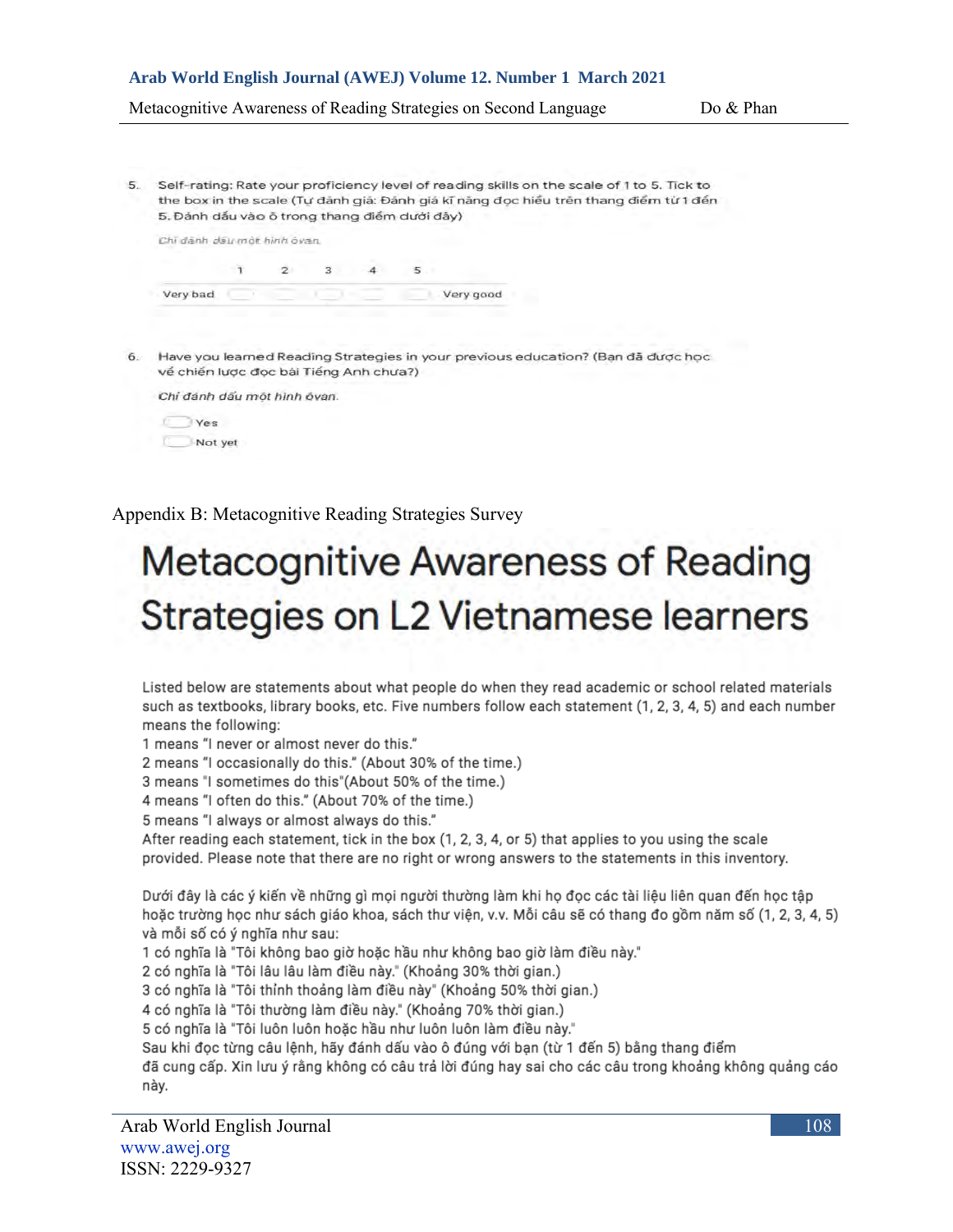|                | <b>Strategies</b>                                                                                                                                                                       | l     | $\overline{2}$ | 3         | 4     | 5      |
|----------------|-----------------------------------------------------------------------------------------------------------------------------------------------------------------------------------------|-------|----------------|-----------|-------|--------|
|                |                                                                                                                                                                                         | Never | Occasionally   | Sometimes | Often | Always |
| T              | I have a purpose in mind when I read. (Tôi có mục đích khi tôi đọc)                                                                                                                     |       |                |           |       |        |
| $\overline{2}$ | I take notes while reading to help me understand what I read (Tôi ghi chú trong<br>khi đọc để giúp tôi hiểu điều tôi đọc.)                                                              |       |                |           |       |        |
| $\overline{3}$ | I think about what I know to help me understand what I read (Tôi nghĩ về những<br>thứ tôi biết để giúp tôi hiểu những gì tôi đọc)                                                       |       |                |           |       |        |
| $\overline{4}$ | I take an overview of the text to see what it's about before reading it. (Tôi<br>xem tổng quát về văn bản để biết nội dung của nó trước khi đọc nó.)                                    |       |                |           |       |        |
| 5              | When text becomes difficult, I read aloud to help me understand what I read.<br>(Khi bài đọc khỏ, tôi đọc to để giúp tôi hiều điều tôi đọc.)                                            |       |                |           |       |        |
| 6              | I think about whether the content of the text fits my reading purpose. (Tôi<br>nghĩ xem nội dung của văn bản có phủ hợp với mục đích đọc của tôi hay<br>không.)                         |       |                |           |       |        |
| 7              | I read slowly and carefully to make sure I understand what I'm reading. (Tôi<br>đọc chậm rãi và cần thận để chắc chắn tôi hiểu bài đọc.)                                                |       |                |           |       |        |
| 8              | I review the text first by noticing its characteristics like length or<br>organization. (Tôi xem xét bài đọc trước bằng cách chú ý các đặc điểm như độ<br>dài hoặc bố cục của bài đọc.) |       |                |           |       |        |
| 9              | I try to get back on track when I lose concentration. (Tôi cổ gắng đọc quay trở<br>lại khi tôi mất tập trung.)                                                                          |       |                |           |       |        |
| 10             | I underline or circle information in the text to help me remember it. (Tõi gach<br>chân hoặc khoanh vùng trong bài đọc để giúp tỏi nhớ bài.)                                            |       |                |           |       |        |
| $\mathbf{1}$   | I adjust my reading speed according to what I'm reading. (Tôi chỉnh sửa tốc<br>độ đọc theo như điều tôi đang đọc.)                                                                      |       |                |           |       |        |
| 12             | When reading, I decide what to read closely and what to ignore. (Khi doc, tôi<br>quyết định cái tôi muốn đọc thất kĩ và cái tôi không muốn đọc.)                                        |       |                |           |       |        |
| 13             | I use reference materials such as dictionaries to help me understand what I<br>read. (Tôi sử dụng từ điển để tra cứu và giúp tôi hiểu điều tôi đọc.)                                    |       |                |           |       |        |
| 14             | When text becomes difficult, I pay closer attention to what I'm reading. (Khi<br>bài đọc trở nên khó hơn, tôi tập trung, chủ ý vào điều tôi đọc.)                                       |       |                |           |       |        |
| 15             | I use tables, figures, and pictures in text to increase my understanding. (Tôi sử<br>dụng các bảng, số liệu và hình ảnh trong văn bản để tăng cường hiểu biết của<br>minh.)             |       |                |           |       |        |
| 16             | I stop from time to time and think about what I'm reading. (Thinh thoảng tôi<br>dừng lại và nghĩ về cái mà tôi đang đọc.)                                                               |       |                |           |       |        |
| 17             | I use context clues to help me better understand what I'm reading (Tôi sử<br>dụng các manh mối ngữ cảnh để giúp tôi hiểu rõ hơn cái mà tôi đang đọc).                                   |       |                |           |       |        |
| 18             | I paraphrase (restate ideas in my own words) to better understand what I read.<br>Tôi diễn giải (trình bảy ý, nội dung lại bằng từ ngữ của tôi) để hiểu về bài đọc.                     |       |                |           |       |        |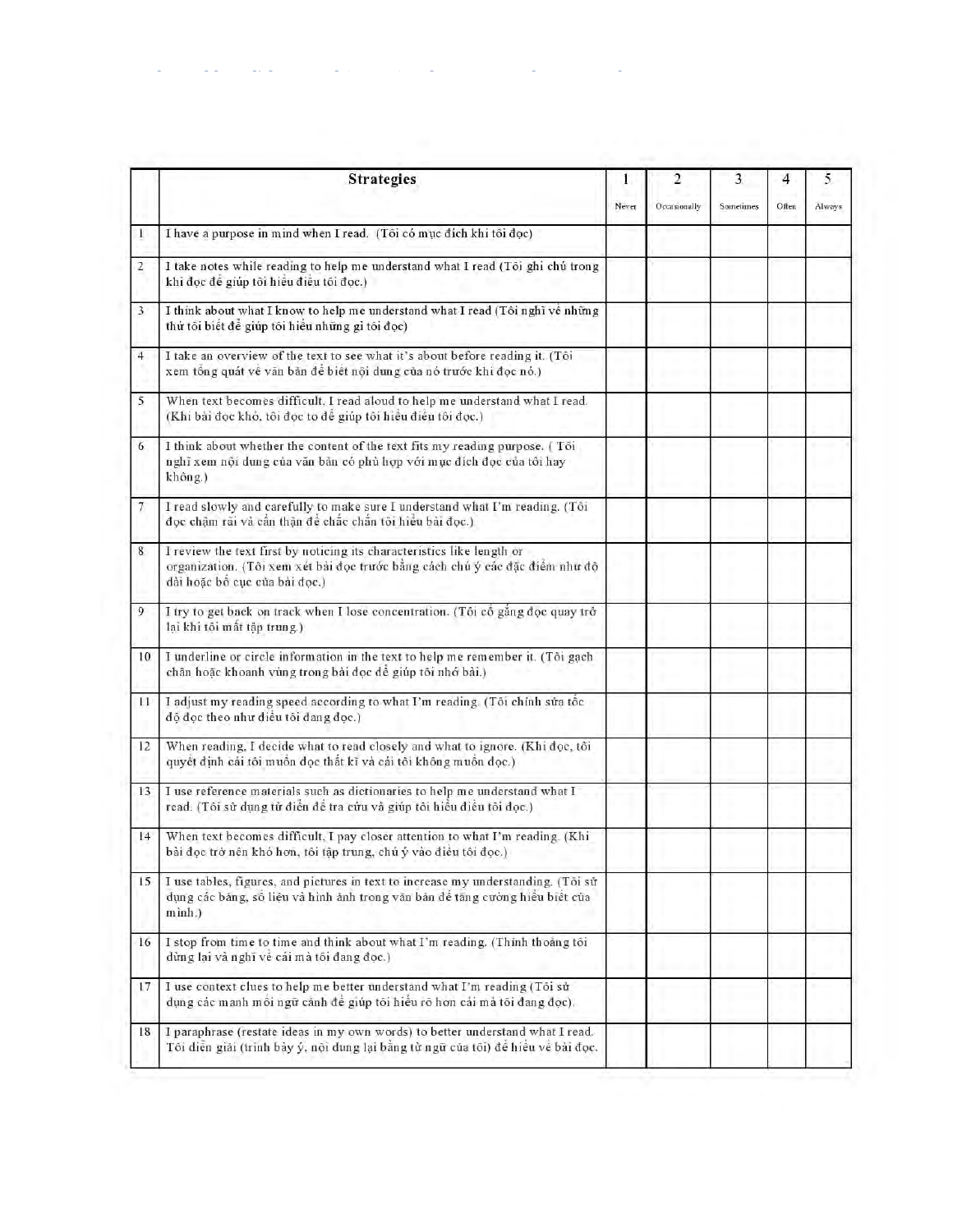Metacognitive Awareness of Reading Strategies on Second Language Do & Phan

| 19 | I try to picture or visualize information to help remember what I read (Tôi cô<br>gắng hình dung thông tin để giúp ghi nhớ cái tôi đã đọc.)                                           |  |  |
|----|---------------------------------------------------------------------------------------------------------------------------------------------------------------------------------------|--|--|
| 20 | I use typographical features like bold face and italics to identify key<br>information. (Tôi sử dụng các tính năng đánh máy như in đậm và in nghiêng<br>đề xác định thông tin chính.) |  |  |
| 21 | I critically analyze and evaluate the information presented in the text. (Tôi<br>phân tích và đánh giá thông tin được trình bày trong bài đọc.)                                       |  |  |
| 22 | I go back and forth in the text to find relationships among ideas in it. (Tôi đọc<br>đi đọc lại bài đọc để tìm mối quan hệ giữa các ý tưởng trong đó.)                                |  |  |
| 23 | I check my understanding when I come across new information. (Tôi kiểm tra<br>việc đọc hiểu của mình khi bắt gặp thông tin mới)                                                       |  |  |
| 24 | I try to guess what the content is about when I read. (Tôi cô gắng đoán nội<br>dung bài đọc khi tôi đọc)                                                                              |  |  |
| 25 | When text becomes difficult, I re-read to increase my understanding. (Khi bài<br>đọc trở nên khó khăn, tôi đọc lại bài để tăng sự đọc hiểu.)                                          |  |  |
| 26 | I ask myself questions I like to have answered in the text. (Tôi tự hỏi bản thân<br>những câu hỏi mà tôi muốn được trả lời trong văn bản.)                                            |  |  |
| 27 | I check to see if my guesses about the text are right or wrong. (Tôi kiềm tra<br>xem phỏng đoán của tôi về bài đọc là đúng hay sai.)                                                  |  |  |
| 28 | When I read, I guess the meaning of unknown words or phrases. (Khi doc, tôi<br>đoán nghĩa của những từ, cụm từ mà tôi không biết.)                                                    |  |  |
| 29 | When reading, I translate from English into my native language (Khi đọc, tôi<br>dich từ tiếng Anh sang tiếng mẹ đẻ của mình)                                                          |  |  |
| 30 | When reading, I think about information in both English and my mother<br>tongue. (Khi đọc, tôi nghĩ về các thông tin bằng cả tiếng Anh và tiếng mẹ đẻ.)                               |  |  |

Appendix C: Table 7

Table 7. *Comparison of individual strategies between males and females*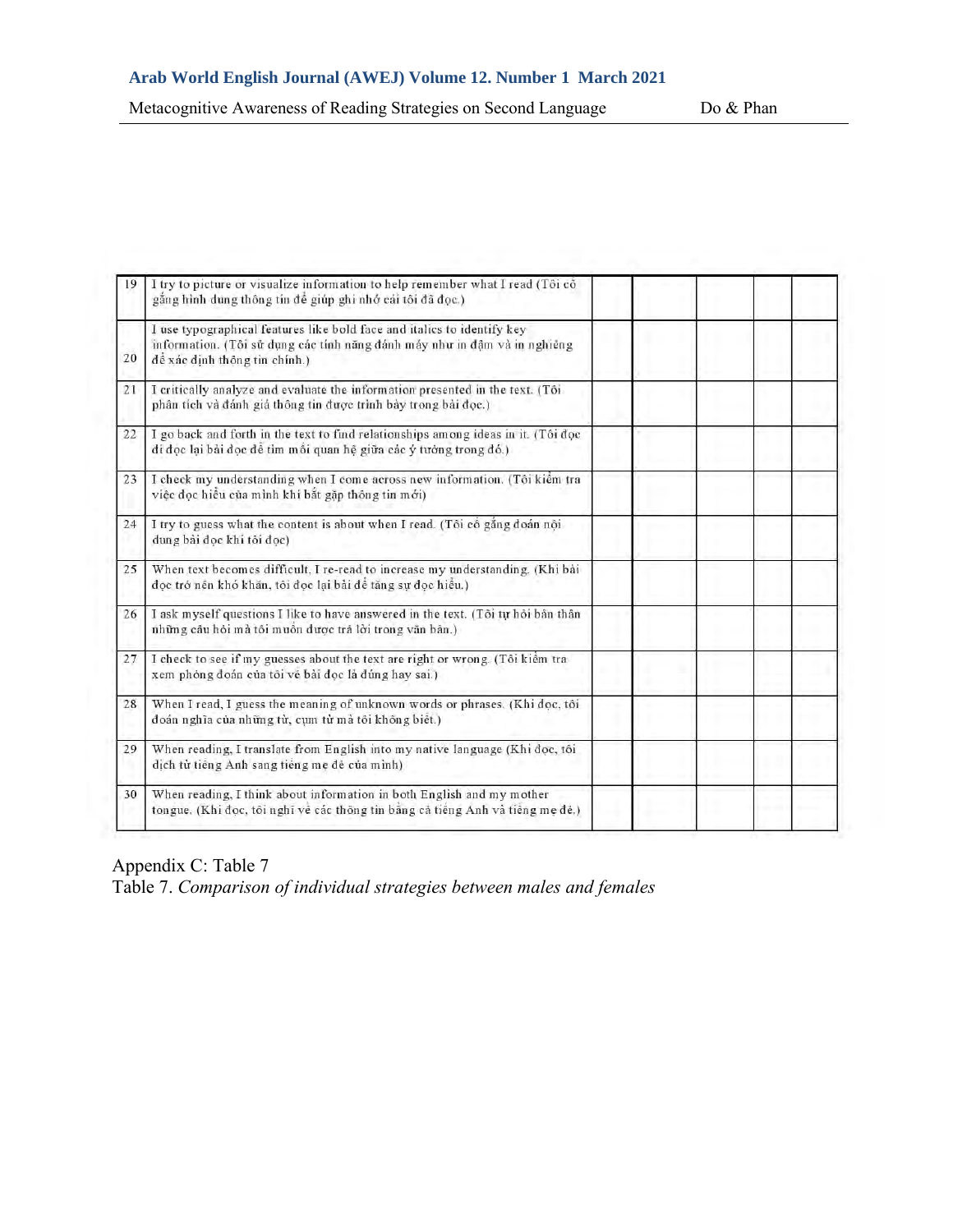| Metacognitive Awareness of Reading Strategies on Second Language |  |  |  |
|------------------------------------------------------------------|--|--|--|
|                                                                  |  |  |  |

|                    | <b>Strategies</b>                                          |          | Male $(n=41)$ |          |            | Females $(n=82)$<br>$\mathbf t$ |         |
|--------------------|------------------------------------------------------------|----------|---------------|----------|------------|---------------------------------|---------|
|                    |                                                            | $\cal M$ | ${\rm SD}$    | $\cal M$ | ${\rm SD}$ |                                 | value   |
| Glob1              | Setting purpose for reading                                | 3.78     | .881          | 3.35     | 1.109      | 2.185                           | 0.31    |
| Glob <sub>2</sub>  | Adopting prior knowledge                                   | 3.76     | 1.067         | 3.61     | 1.097      | .704                            | .483    |
| Glob3              | Previewing text before<br>reading                          | 3.73     | 1.184         | 3.32     | 1.275      | 1.740                           | .084    |
| Glob4              | Checking whether the<br>content matches reading<br>purpose | 3.15     | 1.493         | 3.04     | 1.300      | .420                            | .675    |
| Glob5              | Skimming through text<br>characteristics                   | 3.39     | 1.243         | 3.24     | 1.213      | .626                            | .533    |
| Glob <sub>6</sub>  | Deciding what to read                                      | 3.13     | 1.137         | 3.15     | 1.238      | $-.092$                         | .927    |
| Glob7              | Taking advantages of text<br>features (tables)             | 3.27     | 1.225         | 3.40     | 1.313      | $-.546$                         | .586    |
| Glob <sub>8</sub>  | Using context clues                                        | 3.54     | 1.206         | 3.45     | 1.288      | .354                            | .724    |
| Glob9              | Using typographical<br>features                            | 2.76     | 1.410         | 2.74     | 1.404      | .045                            | .964    |
| Glob10             | Analyzing and evaluating<br>what is read                   | 2.88     | 1.053         | 2.66     | 1.189      | 1.002                           | .318    |
| Glob11             | Checking understanding of<br>new information               | 3.41     | 1.072         | 3.19     | 1.324      | .961                            | .338    |
| Glob <sub>12</sub> | Guessing the meaning of the<br>text                        | 3.44     | 1.119         | 3.91     | 1.045      | $-2.324$                        | $.022*$ |
| Glob13             | Confirming predictions<br>about the text                   | 2.95     | 1.182         | 3.09     | 1.307      | $-.553$                         | .581    |
| Prob1              | Reading slowly and<br>carefully                            | 3.8      | 1.054         | 3.8      | 1.149      | .000                            | 1.000   |
| Prob <sub>2</sub>  | Trying to keep focused after 3.85<br>distractions          |          | 1.152         | 4.02     | 1.154      | $-.774$                         | .441    |
| Prob3              | Adjusting reading pace                                     | 3.49     | 1.003         | 3.54     | 1.102      | $-.238$                         | .812    |